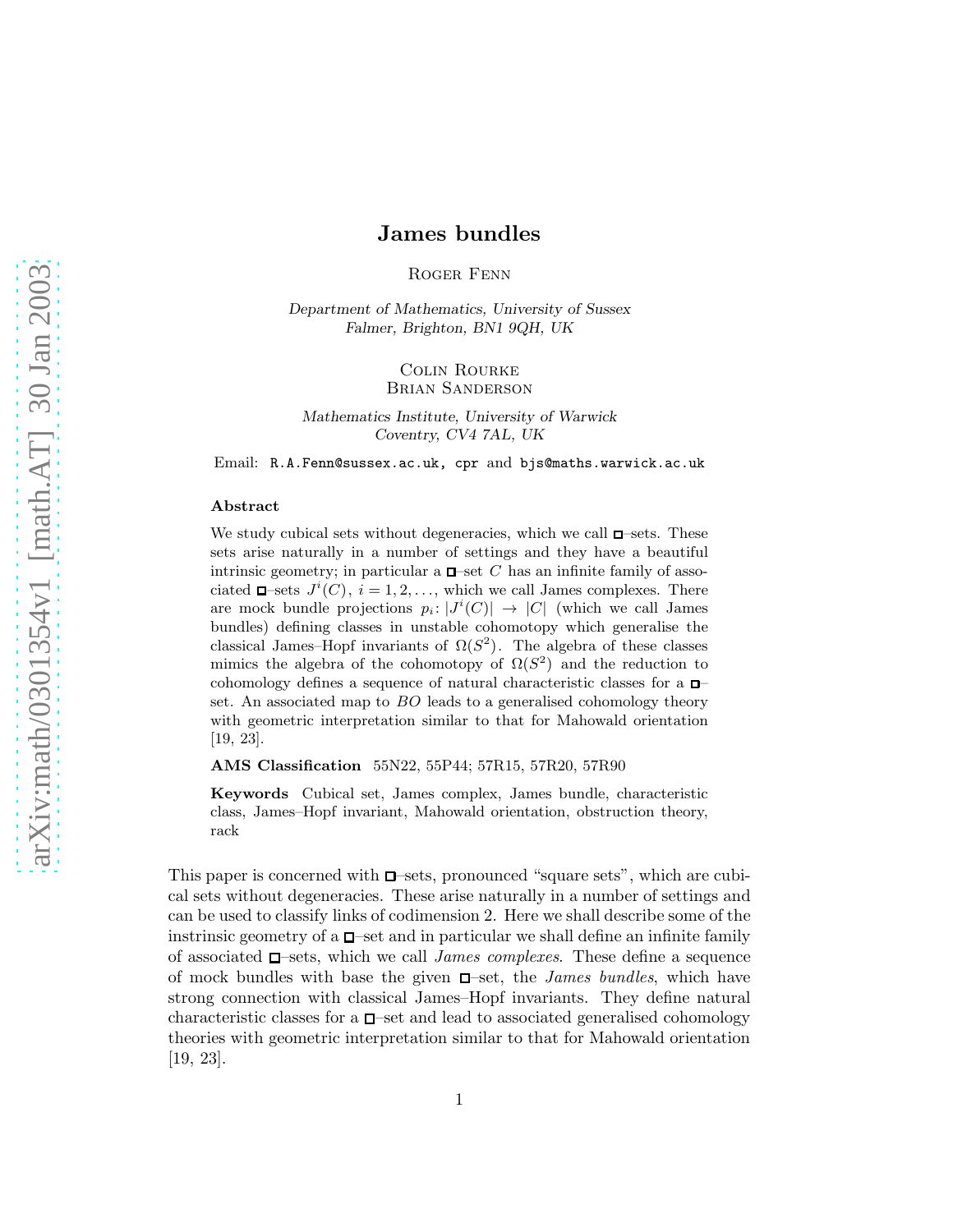In an earlier paper [9] we explored the abstract connections between  $\square$ -sets and categories through the concept of a trunk which can be regarded both as a generalisation of the (cubical) nerve of a category and as a  $\Box$ -set. We defined a classifying space  $(\Box \rightarrow set)$  for a rack (the *rack space*) and used the trunk formalism to establish connections with classical classifying spaces (for categories, groups and crossed complexes). In [11] we shall apply the results of [9] and this paper by showing that the rack space is a classifying space for smooth links (of codimension 2) with the first James bundle as classifying bundle. Further in [12] we shall give a classification of classical links using racks and the canonical class in  $\pi_2$  of the rack space determined by the link diagram.

This paper formed part of our January 1996 preprint "James bundles and applications" [10], which also contains a preliminary version of [11].

Further results on  $\Box$ -sets are to be found in [1] and [2]. In [1] it is shown that the natural map  $C \to T$  of a  $\Box$ -set to the trivial  $\Box$ -set induces a homotopy equivalence  $|C| \simeq \Omega(S^2) \times R$  in the case when C admits degeneracies and R is the realisation using degeneracies. In particular, the singular  $\square$ -set  $S(X)$  of a space X has the weak homotopy type  $\Omega(S^2) \times X$ . This result is given an alternative proof in  $[2]$  in terms of the natural interpretation of maps into C as labelled diagrams, which comes from using transversality, see [11]. However it is not the case that all naturally occuring infinite  $\square$ -sets split a copy of  $\Omega(S^2)$  up to homotopy type. For example rack spaces do not in general split in this way (see the computations of homotopy type of rack spaces in [11, 25]). Moreover a general  $\Box$ -set can have an arbitrary weak homotopy type (corollary 1.3).

This paper is organised as follows. In section 1 we define  $\Box$ -sets, give examples and explain the connection with  $\Delta$ –sets. In section 2 we define the James complexes and James bundles of a  $\Box$ -set and in section 3 we give the connection with the classical James–Hopf invariants. In section 4 we consider the classes in stable cohomotopy and in cohomology determined by the James bundles and show how these classes are pulled back from Steifel–Whitney and Wu classes of BO. In section 4 we use the map to BO to define the concept of a  $\Box$ -set orientation for a manifold. This leads to a generalised (co)-homology theory which has a geometric interpretation close to that for Mahowald orientation given in [23].

# 1 Basic definitions and examples

A  $\Box$ -set  $C = \{C_n; \partial_i^{\epsilon}\}\)$  consists of a collection of sets  $C_n$ , one for each natural number  $n \geq 0$ , and functions  $\partial_i^{\epsilon}: C_n \to C_{n-1}, 1 \leq i \leq n, \epsilon \in \{0,1\}$ , called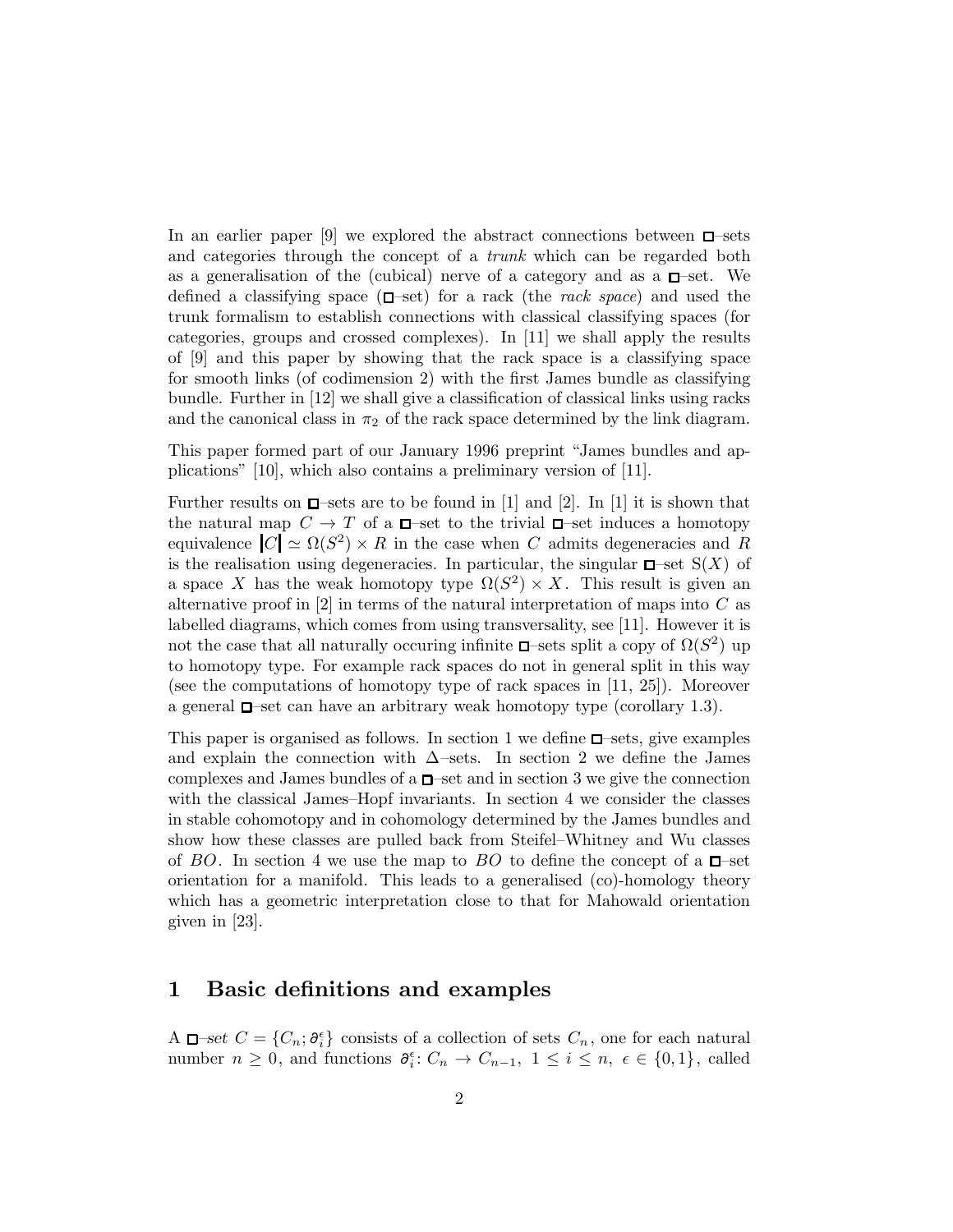*first order face maps*, satisfying the following *face relations*:

$$
\partial_{j-1}^{\eta} \partial_i^{\epsilon} = \partial_i^{\epsilon} \partial_j^{\eta}, \quad 1 \leq i < j \leq n, \quad \epsilon, \eta \in \{0, 1\}.
$$

There is a notion of a  $\Box$ -map  $f: C \to D$  between  $\Box$ -sets, namely a collection of maps  $f_n: C_n \to D_n$  for  $n = 0, 1, \ldots$ , which commute with the face maps, ie  $f_{n-1}\partial_i^{\epsilon}=\partial_i^{\epsilon}f_n$ .

Note that a  $\square$ -set differs from a *cubical set*, which has a similar definition but also has degeneracy maps; for more detail on the connections between cubical and  $\square$ -sets, see [9].

There is also the notion of a  $\Box$ -space. This comprises a collection  $\{X_n\}$  of topological spaces and first order face maps (continuous maps)  $\partial_i^{\epsilon}: X_n \to X_{n-1}, 1 \leq$  $i \leq n, \epsilon \in \{0, 1\}$  satisfying the same face relations as above.

We shall give presently alternative definitions for  $\Box$ -sets and maps based on cubes. First we need to establish some terminology.

### The category  $\Box$

The *n*-cube  $I^n$  is the subset  $[0,1]^n$  of  $\mathbb{R}^n$ .

A p–face of  $I<sup>n</sup>$  is a subset defined by choosing  $n - p$  coordinates and setting some of these equal to 0 and the rest to 1. In particular there are  $2n$  faces of dimension  $n-1$  determined by setting  $x_i = \epsilon$  where  $i \in \{1, 2, \ldots, n\}$  and  $\epsilon \in \{0,1\}.$ 

A 0–face is called a *vertex* and corresponds to a point of the form  $(\epsilon_1, \epsilon_2, \ldots, \epsilon_n)$ where  $\epsilon_i = 0$  or 1 and  $i \in \{1, 2, \ldots, n\}$ . The 1–faces are called *edges* and the 2–faces are called *squares*.

Let  $p \leq n$  and let J be a p-face of  $I<sup>n</sup>$ . Then there is a canonical face map  $\lambda: I^p \to I^n$ , with  $\lambda(I^p) = J$ , given in coordinate form by preserving the order of the coordinates  $(x_1, \ldots, x_p)$  and inserting  $n-p$  constant coordinates which are either 0 or 1. If  $\lambda$  inserts only 0's (resp. only 1's) we call it a *front* (resp. *back*) face map. Notice that any face map has a unique *front–back* decomposition as  $\lambda\mu$ , say, where  $\lambda$  is a front face map and  $\mu$  is a back face map. There is also a unique *back–front* decomposition. There are 2n face maps defined by the  $(n-1)$ -faces which are denoted  $\delta_i^{\epsilon}$ :  $I^{n-1} \to I^n$ , and given by:

$$
\delta_i^{\epsilon}(x_1, x_2, \dots, x_{n-1}) = (x_1, \dots, x_{i-1}, \epsilon, x_i, \dots, x_{n-1}), \qquad \epsilon \in \{0, 1\}.
$$

The following relations hold:

1.1 
$$
\delta_i^{\epsilon} \delta_{j-1}^{\omega} = \delta_j^{\omega} \delta_i^{\epsilon}, \quad 1 \leq i < j \leq n, \quad \epsilon, \omega \in \{0, 1\}.
$$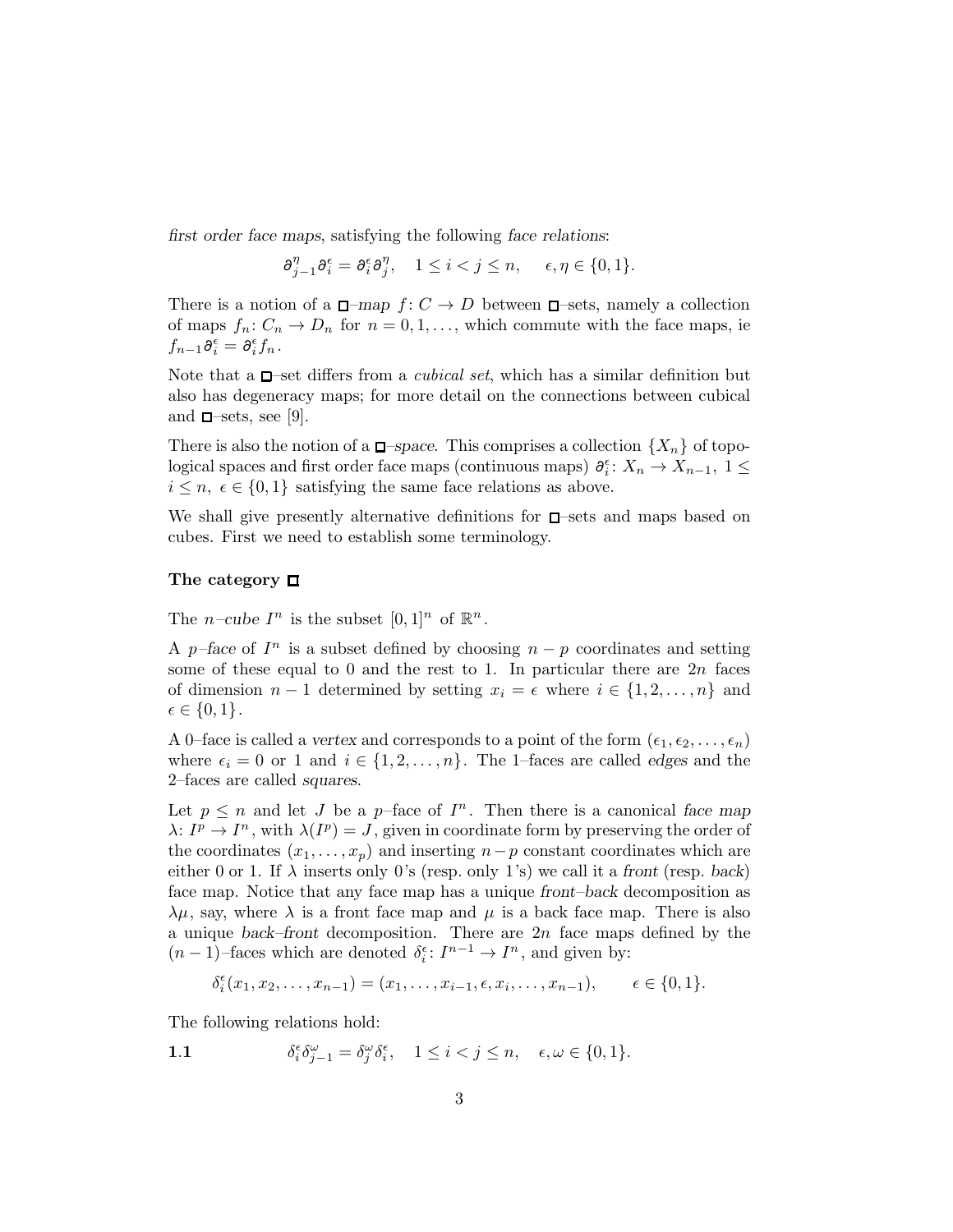**Definition** The category  $\Box$  is the category whose objects are the n–cubes  $I^n$ for  $n = 0, 1, \ldots$  and whose morphisms are the face maps.

#### –Sets and their Realisations

We now give the second equivalent definitions of  $\square$ -sets and maps.

A  $\Box$ -set is a functor  $C: \Box^{op} \to Sets$  where  $\Box^{op}$  is the opposite category of and Sets denotes the category of sets.

A  $\Box$ -map between  $\Box$ -sets is a natural transformation.

We write  $C_n$  for  $C(I^n)$ ,  $\lambda^*$  for  $C(\lambda)$  and we write  $\partial_i^{\epsilon}$  for  $C(\delta_i^{\epsilon}) = (\delta_i^{\epsilon})^*$ .

The equivalence of the two definitions of  $\square$ -sets and maps follows from the formulæ for the composition of face maps given in equation 1.1 above.

The *realisation*  $|C|$  of a  $\Box$ –set C is given by making the identifications  $(\lambda^* x, t) \sim$  $(x, \lambda t)$  in the disjoint union  $\prod_{n\geq 0} C_n \times I^n$ .

We shall call 0–cells (resp. 1–cells, 2–cells) of  $|C|$  vertices (resp. edges, squares) and this is consistent with the previous use for faces of  $I<sup>n</sup>$ , since  $I<sup>n</sup>$  determines a  $\Box$ -set with cells corresponding to faces, whose realisation can be identified in a natural way with  $I^n$ .

Notice that  $|C|$  is a CW complex with one n–cell for each element of  $C_n$  and that each  $n$ –cell has a canonical characteristic map from the  $n$ –cube.

However, not every CW complex with cubical characteristic maps comes from a  $\Box$ -set — even if the cells are glued by isometries of faces. In  $|C|$ , where C is a  $\Box$ -set, cells are glued by face maps, in other words by canonical isometries of faces.

There is a similar alternative definition of a  $\square$ -space namely a functor  $X: \square^{op} \to$ Top (where Top denotes the category of topological spaces and continuous maps) and the realisation  $|X|$  given by the same formula as above. Note that a  $\Box$ -set is effectively the same as a  $\Box$ -space in which all spaces have the discrete topology.

#### Connection with ∆–sets

The concept of a  $\Delta$ –set is similar to the concept of a  $\Box$ –set but is based on simplexes rather than cubes. A  $\Delta$ –set can have an arbitrary (weak) homotopy type, see [22] where basic material on  $\Delta$ –sets can be found. The definition of a  $\Delta$ –set can be obtained from the first definition of a  $\Box$ –set (at the start of the section) by forgetting the  $\epsilon$ 's and  $\eta$ 's and allowing  $i = 0$ .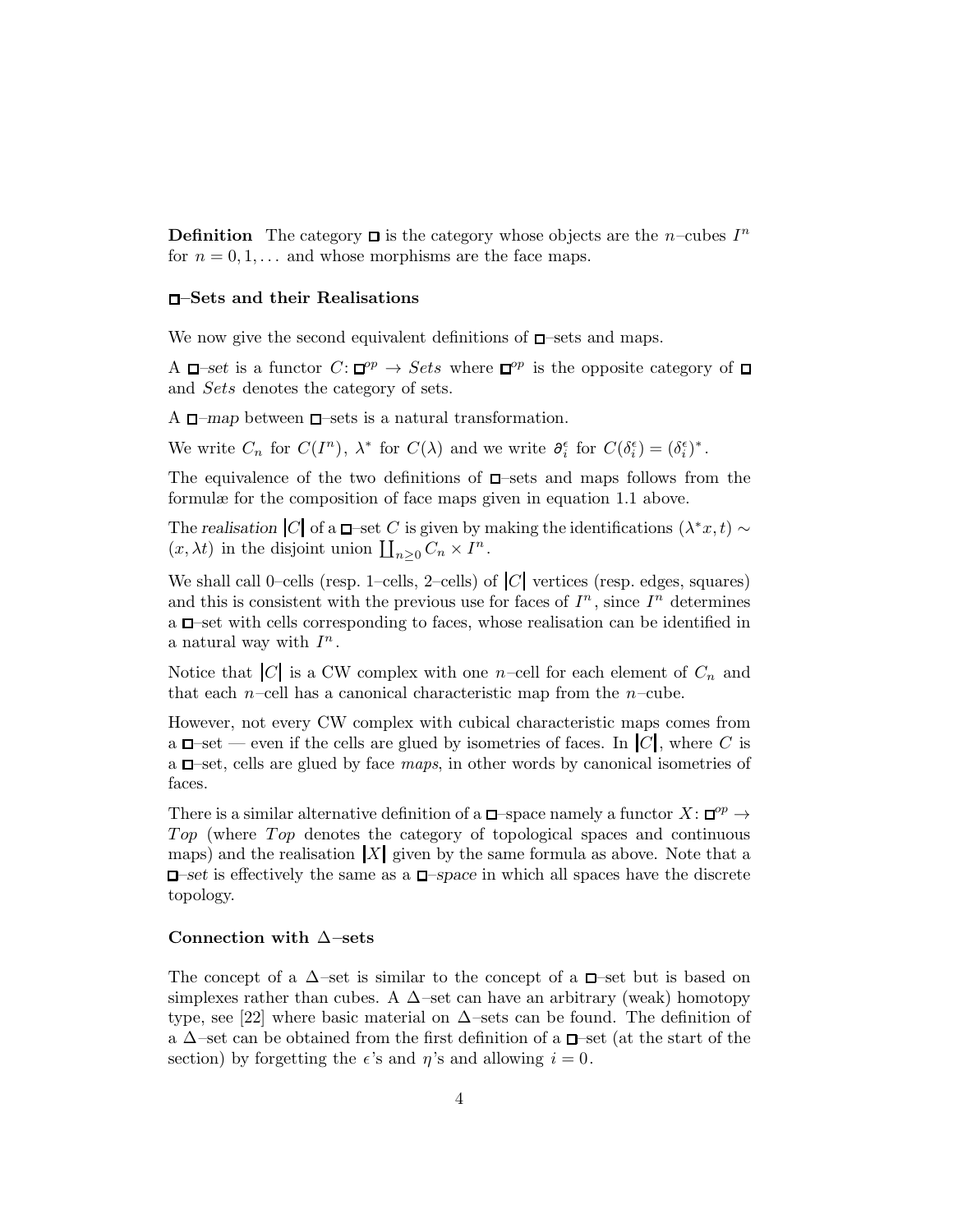A  $\Box$ –set can be subdivided to form a  $\Delta$ –set by coning from centres. More precisely suppose that C is a  $\Box$ –set. Define the  $\Delta$ –subdivision,  $Sd_{\Delta}(C)$ , as follows. A k–simplex of  $Sd_{\Delta}(C)$  is a  $(k+1)$ –tuple  $(c, \lambda_1, \ldots, \lambda_k)$  where  $c \in C_n$ , for some  $n, \lambda_i: I^{n_{i-1}} \to I^{n_i}$  is a face map,  $1 \leq i \leq k$ , and  $n_0 < n_1 < \ldots <$  $n_k = n$ . The face maps  $\partial_i$ , for  $0 \leq i \leq k$ , are given by

$$
\partial_i(c, \lambda_1, \dots, \lambda_k) = \begin{cases} (c, \lambda_2, \dots, \lambda_k) & \text{for } i = 0\\ (c, \lambda_1, \dots, \lambda_{i-1}, \lambda_{i+1}\lambda_i, \lambda_{i+2}, \dots, \lambda_k) & \text{for } 0 < i < k\\ (\lambda_k^* c, \lambda_1, \dots, \lambda_{k-1}) & \text{for } i = k \end{cases}
$$

Conversely given a  $\Delta$ –set X we can define a  $\square$ –subdivision,  $Sd_{\square}(X)$  of X by projecting simplexes from the origin. More precisely, let  $\Delta^n = \{x \in \mathbb{R}^{n+1} \mid$  $x_i \geq 0, \sum_i x_i = 1$  denote the standard n-simplex. Let  $\rho_n: \Delta^n \to \partial I^{n+1}$  be the radial projection from  $0 \in \mathbb{R}^{n+1}$ . Then  $\rho_n(\Delta^n)$  is the union of the back n–faces of  $I^{n+1}$ . A picture of the image of  $\Delta^2$  under this projection (seen from the origin) is given in figure 1, and it can be seen that  $\Delta^2$  has been subdivided into three squares. A similar projection subdivides an  $n$ -simplex into  $n + 1$  $n$ –cubes and this process defines the required  $\square$ –subdivision.



Figure 1

For detailed formulæ, let  $B(k, n)$  denote the set of back face maps  $\lambda: I^k \to I^n$ . If  $\lambda: I^k \to I^n$  is a front face map let  $r(\lambda): \Delta^{k-1} \to \Delta^{n-1}$  denote its restriction. Define the  $\Box$ -subdivision,  $Sd_{\Box}(X)$  as follows. Set

$$
Sd_{\mathbf{G}}(X)_k = \coprod_{n>k} X_{n-1} \times B(k,n).
$$

Supose given  $x \in X_{n-1}$ ,  $\lambda \in B(k, n)$  and a face map  $\mu: I^s \to I^k$ . Let  $\lambda' \mu'$  be the front–back decomposition of  $\lambda\mu$ . Define  $\mu^*(x,\lambda) = (r(\lambda')^*x,\mu')$ .

#### Proposition 1.2

- (1) *For any*  $\Delta$ -set X the spaces  $|X|$  and  $|Sd_{\mathbf{a}}(X)|$  are homeomorphic,
- (2) *For any*  $\Box$ -set *C* the spaces  $|C|$  *and*  $|Sd_{\Delta}(C)|$  *are homeomorphic.*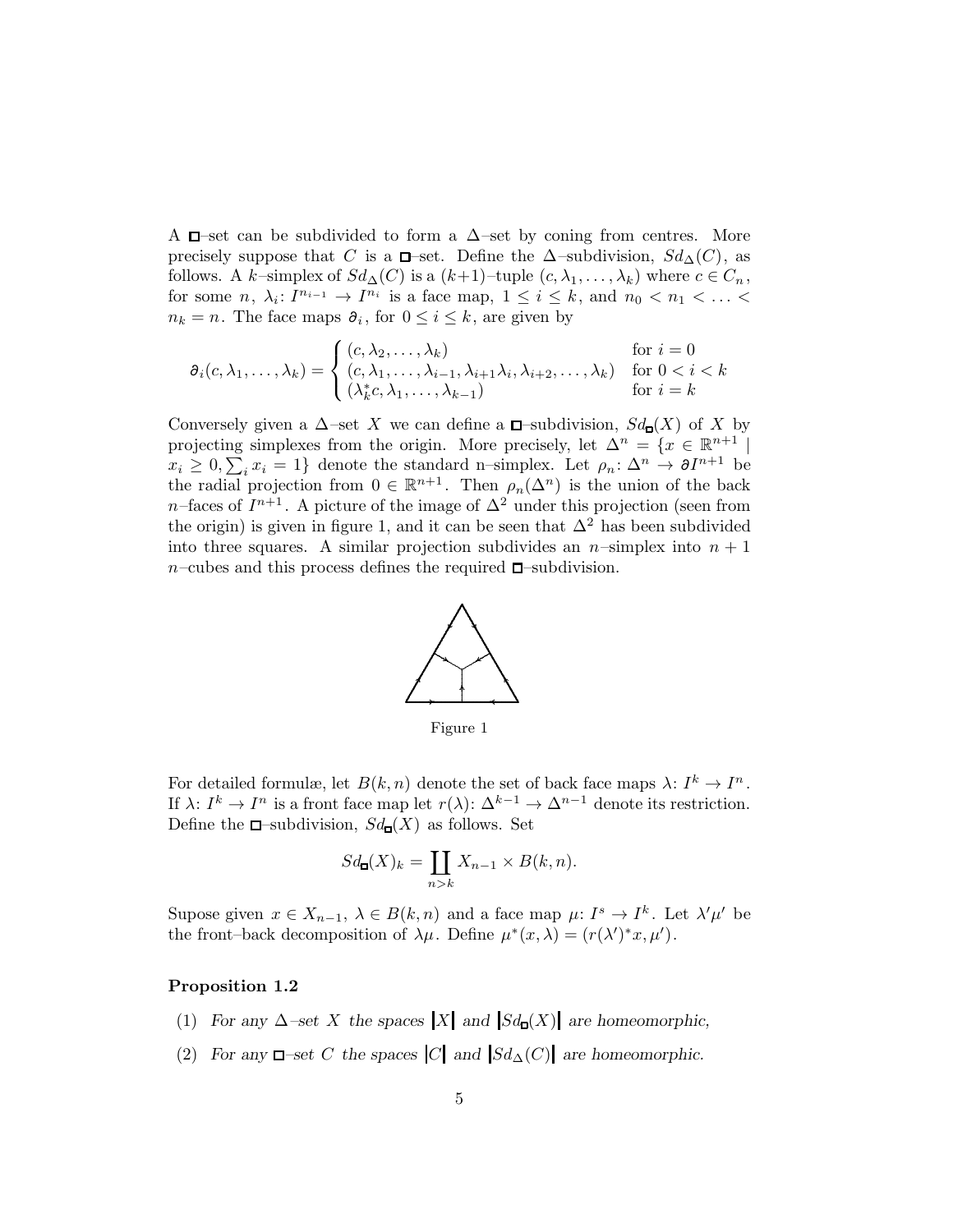**Proof** The homeomorphism  $|Sd_{\mathbf{q}}(X)| \to |X|$  is induced by

 $(x, \lambda, t) \in X_{n-1} \times B(k, n) \times I^k \longrightarrow (x, \rho^{-1}(\lambda(t))) \in X_{n-1} \times \Delta_{n-1}.$ 

Let  $\hat{c}_m = (\frac{1}{2}, \ldots, \frac{1}{2}) \in I^m$ . The homeomorphism  $|Sd_{\Delta}(C)| \to |C|$  is induced by  $((c, \lambda_1, \ldots, \lambda_k), \mathbf{t}) \in Sd_{\Delta}(C)_k \times \Delta_k \longmapsto$ 

$$
(c, t_k \hat{c}_n + \sum_{0 \le i \le k-1} t_i \lambda_k \dots \lambda_{i+1} \hat{c}_{n_i}) \in X_n \times I^n
$$

where  $\mathbf{t} = (t_1, \ldots, t_k) \in \Delta_k$ . Further details are left to the reader.

 $\Box$ 

 $\Box$ 

Corollary 1.3 *Any space has the weak homotopy type of some –set.*

**Notation** We shall often omit the mod signs and use the notation  $C$  both for the  $\Box$ -set C and its realisation  $|C|$ . We shall use the full notation whenever there is any possibility of confusion.

## 1.4 Examples of  $\Box$ -sets

#### 1 The singular complex

Let X be a topological spaces. The *singular complex* of X is the  $\Box$ -set denoted  $S(X)$  and defined by:

 $S(X)_n = \{f: I^n \to X\},\$  the set of continuous maps and

 $\lambda^*(f) = f \circ \lambda$ , where  $\lambda$  is a face map.

If  $q: X \to Y$  is a continuous map then  $S(q): S(X) \to S(Y)$  is the  $\Box$ -map defined by  $S(g)(f) = f \circ g$ . Thus S(.) is a functor from Top to the category of –sets and maps.

An important special case is the singular complex of a point. This has exactly one cell in each dimension and we shall call it the *trivial –set* and denote it  $T$  .

#### 2 The nerve of a category

(For full details on this example, see [9].) Let  $I_{\text{cat}}^n$  denote the category whose objects are the vertices of  $I<sup>n</sup>$ . Morphisms are generated by the oriented edges of  $I<sup>n</sup>$  and subject to relations given by taking squares to be commutative diagrams. Each face map  $\lambda: I^q \to I^n$  determines a functor  $\lambda_{\text{cat}}: I^q_{\text{cat}} \to I^n_{\text{cat}}$ . Let  $\mathcal C$  be a category; the *nerve* of C, denoted  $\mathcal{NC}$  is the  $\Box$ -set defined in analogy to the singular set:

 $\mathcal{NC}_n = \{f: I_{\text{cat}}^n \to \mathcal{C}\},\$  the set of functors and

 $\lambda^*(f) = f \circ \lambda_{\text{cat}}$ , where  $\lambda$  is a face map.

Given a functor  $g: \mathcal{C} \to \mathcal{D}$  between categories, we have a  $\Box$ -map  $\mathcal{N}(g): \mathcal{NC} \to$  $\mathcal{ND}$ , given by  $\mathcal{N}(g)(f) = f \circ q$ .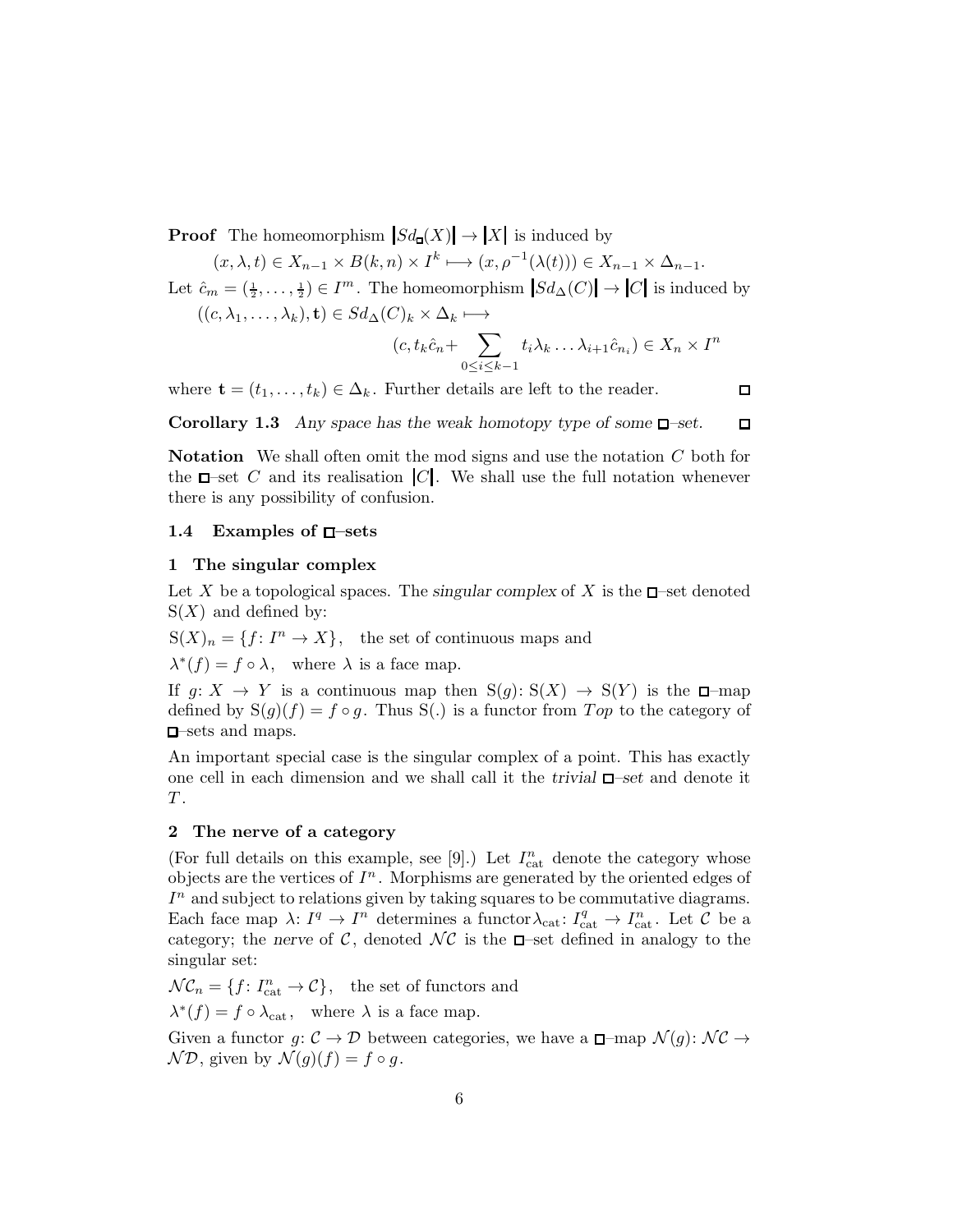#### 3 The rack space

A rack is a set R with a binary operation written  $a^b$  such that  $a \mapsto a^b$  is a bijection for all  $b \in R$  and such that the *rack identity* 

$$
a^{bc} = a^{cb^c}
$$

holds for all  $a, b, c \in R$ . (Here we use the conventions for order of operations derived from exponentiation in arithmetic. Thus  $a^{bc}$  means  $(a^b)^c$  and  $a^{cb^c}$ means  $a^{c(b^c)}$ .)

For example if  $a, b \in G$  are two members of a group then conjugation, given by  $a^b := b^{-1}ab$ , defines a rack structure on G. If  $a, b \in \mathbb{Z}$  are two integers then  $a^b := a + 1$  defines a rack structure on  $\mathbb Z$  which does not come from conjugation in a group. Another example of a rack associated to a group is the *core* of a group [4, 13] defined by  $a^b := ba^{-1}b$ . For more examples of racks see [8].

If R is a rack, the *rack space* is the  $\Box$ -set denoted BR and defined by:

 $BR_n = R^n$  (the *n*–fold cartesian product of R with itself).

$$
\partial_i^0(x_1,\ldots,x_n) = (x_1,\ldots,x_{i-1},x_{i+1},\ldots,x_n),
$$
  

$$
\partial_i^1(x_1,\ldots,x_n) = ((x_1)^{x_i},\ldots,(x_{i-1})^{x_i},x_{i+1},\ldots,x_n) \text{ for } 1 \le i \le n.
$$

More geometrically, we can think of  $BR$  as the  $\Box$ -set with one vertex, with (oriented) edges labelled by rack elements and with squares which can be pictured as part of a link diagram with arcs labelled by  $a, b$  and  $a^b$  (figure 2).



Figure 2: Diagram of a typical 2–cell of the rack space

The higher dimensional cubes are determined by the squares in a way which was made precise in [9] and which we now summarise.

A *trunk*  $T$  comprises a set  $T_0$  of *vertices*, a set  $T_1$  of directed *edges* (between vertices) and a set  $T_2$  of oriented squares of edges (the *preferred squares*). Thus a trunk is essentially a cubical set truncated at dimension 2; but notice that a square is fully determined by its faces (edges). A trunk  $T$  has a *nerve*  $\mathcal{N}T$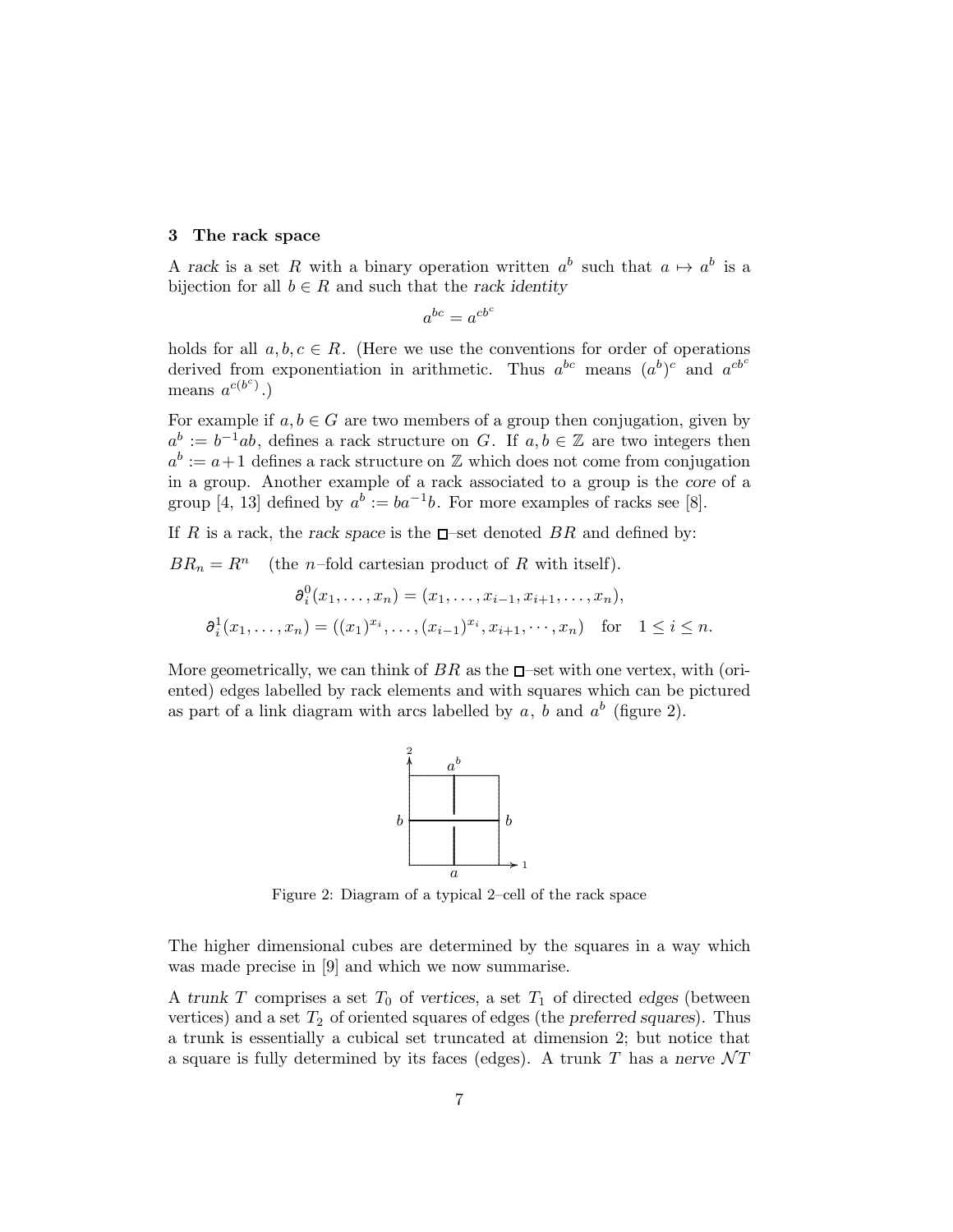which is a  $\Box$ -set defined in a similar way to the nerve of a category (above). The nerve has vertices, edges and squares in bijection with those of T and higher cubes determined by the 2–skeleton as follows. Let  $I_{\text{trunk}}^n$  be the trunk determined by the 2-skeleton of  $I^n$ , then  $\mathcal{N}T_n = \{f: I^n_{\text{trunk}} \to T\}$ , the set of trunk maps, with face maps given, as usual, by composition. This construction is fully compatible with the nerve of a category; indeed a category determines a trunk with preferred squares being the commuting squares; the two nerves are then identical.

Now a rack R determines the trunk  $T(R)$  with one vertex, edges the set R and preferred squares of the type pictured above. The rack spaces BR and the nerve of the trunk  $\mathcal{N}T(R)$  coincide. In [9] the trunk formalism is used to establish connections between the rack space and other classifying spaces.

Notice that the rack space of the rack with one element has precisely one cube in each dimension. This is another description of the trivial  $\Box$ -set.

#### 4 The knot space

Let  $\mathcal{I}_n$   $n = 0, 1, \ldots$  denote the set of isotopy classes of smooth immersions (singular knots) K of  $S^1$  in  $S^3$  with the following properties.

(1) The immersion  $K$  is an embedding except at  $n$  double points none of which involve the basepoint of  $S^1$ .

(2) At each double point the two tangents are linearly independent.

Then  $\mathcal{I} = {\mathcal{I}_n}$  can be made into a  $\Box$ -set as follows. Let K be a singular knot defining  $[K] \in \mathcal{I}_n$ . Number the double points of K in order round the knot starting from the basepoint and define  $\partial_i^1([K]) = [K_i^+]$  where  $K_i^+$  is obtained from  $K$  by unwrapping the  $i<sup>th</sup>$  double point to give a positive crossing and  $\partial_i^0([K])$  is similarly defined using a negative crossing. The face relations given at the start of the section are easily verified.

### Digression on Vassiliev invariants

The knot space can be used to interpret Vassiliev invariants. A *Vassiliev function*  $V = \{V_n\}$  on a  $\Box$ -set X with values in an abelian group G is a sequence of functions  $V_n: X_n \to G$  for each  $n = 0, 1, \ldots$  satisfying the *Vassiliev identity* 

**1.5** 
$$
V_n(x) = V_{n-1}(\partial_i^1 x) - V_{n-1}(\partial_i^0 x)
$$
 for  $i = 1, 2, ..., n, x \in X_n$ .

If X is the knot space  $\mathcal I$  a Vassiliev function is the usual notion of Vassiliev invariant [24]. The  $\Box$ -set setting can be used to interpret the fundamental integration problem for Vassiliev invariants (see Bar-Natan [5]) in terms of cohomological obstructions. For more details see [10, section 7].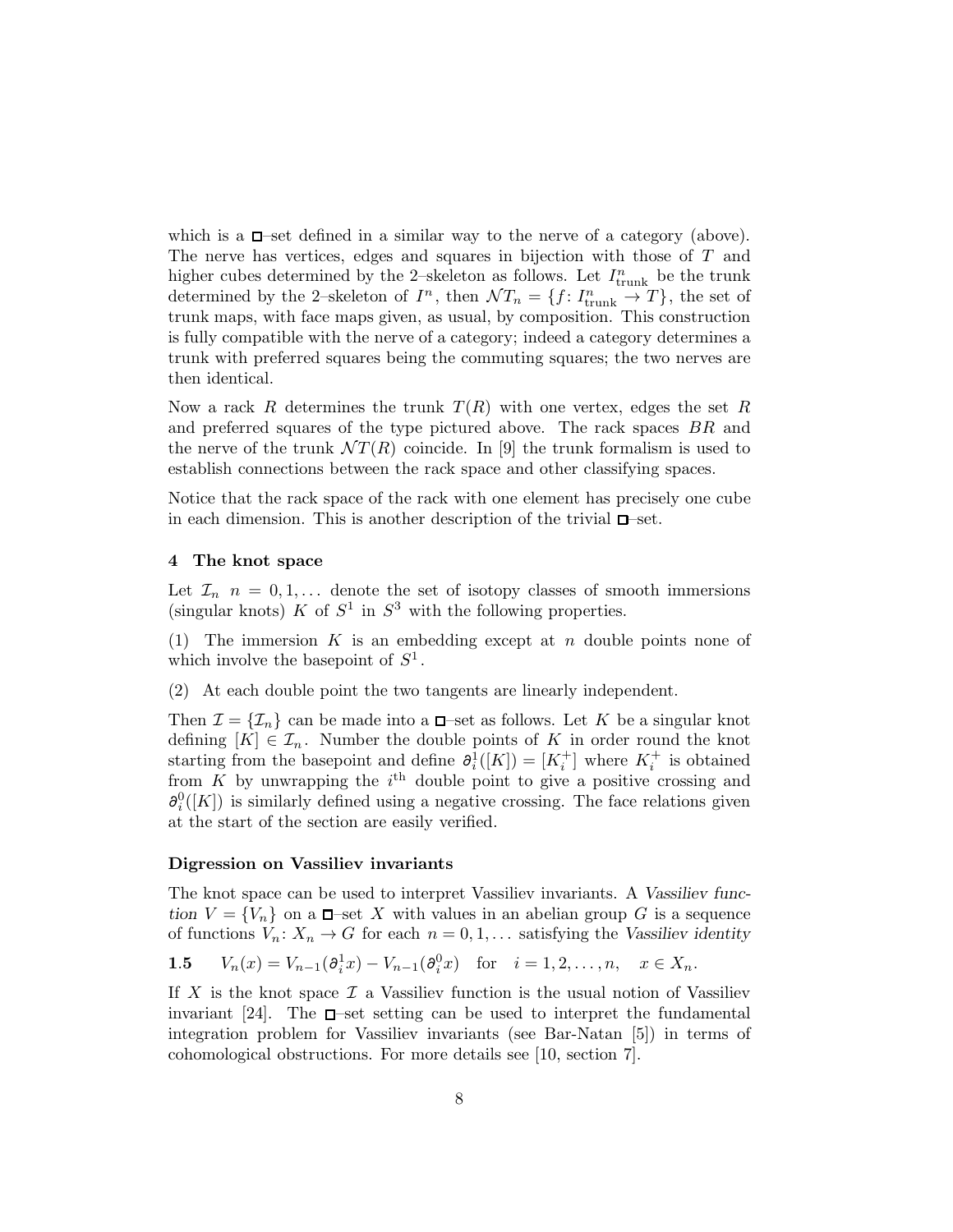# 2 James complexes and bundles

In this section we define, for any  $\Box$  set C, an infinite family of associated  $\Box$  sets  $J<sup>n</sup>(C)$ ,  $n \geq 0$  called the James complexes of C. These define mock bundles  $\zeta^i/C$  which we call James bundles of C.

**Projections** An  $(n+k, k)$ -projection is a function  $\lambda: I^{n+k} \to I^k$  of the form

2.1 
$$
\lambda: (x_1, x_2, \ldots, x_{n+k}) \mapsto (x_{i_1}, x_{i_2}, \ldots, x_{i_k}),
$$

where  $1 \le i_1 < i_2 < \ldots < i_k \le n + k$ .

Let  $P_k^{n+k}$  denote the set of  $(n+k,k)$ -projections. Note that  $P_k^{n+k}$  is a set of size  $\binom{n+k}{k}$ .

Let  $\lambda \in P_k^{n+k}$  and let  $\mu: I^l \to I^k$ ,  $l \leq k$  be a face map. The projection  $\mu^{\sharp}(\lambda) \in P_l^{n+l}$  and the face map  $\mu_{\lambda}: I^{n+l} \to I^{n+k}$  are defined uniquely by the following pull-back diagram:

2.2  

$$
I^{n+l} \xrightarrow{\mu_{\lambda}} I^{n+k}
$$

$$
\mu^{\sharp}(\lambda) \downarrow \qquad \lambda \downarrow
$$

$$
I^{l} \xrightarrow{\mu} I^{k}
$$

**Definition** Let C be a  $\Box$ -set. The  $n^{\text{th}}$  associated James complex of C, denoted  $J^n(C)$  is defined as follows. The *n*-cells are given by

$$
J^n(C)_k = C_{n+k} \times P_k^{n+k}
$$

and face maps by

$$
\mu^*(x,\lambda) = (\mu^*_{\lambda}(x),\mu^{\sharp}(\lambda))
$$

where  $\mu: I^l \to I^k$ ,  $l \leq k$  is a face map.

**Notation** Let  $\lambda \in P_k^{n+k}$  and  $c \in C_{n+k}$  then we shall use the notation  $c_{\lambda}$ for the k–cube  $(c, \lambda) \in J^n(C)$ . When necessary, we shall use the full notation  $(\lambda_1, \ldots, \lambda_n)$  for the projection  $\lambda$  (given by formula 2.1) where  $\lambda_1 < \lambda_2 < \ldots <$  $\lambda_n$  and  $\{\lambda_1,\ldots,\lambda_n\} = \{1,\ldots,k+n\} - \{i_1,\ldots,i_k\}$ . In other words we index cubes of  $J^n$  by the n directions (in order) which are collapsed by the defining projection.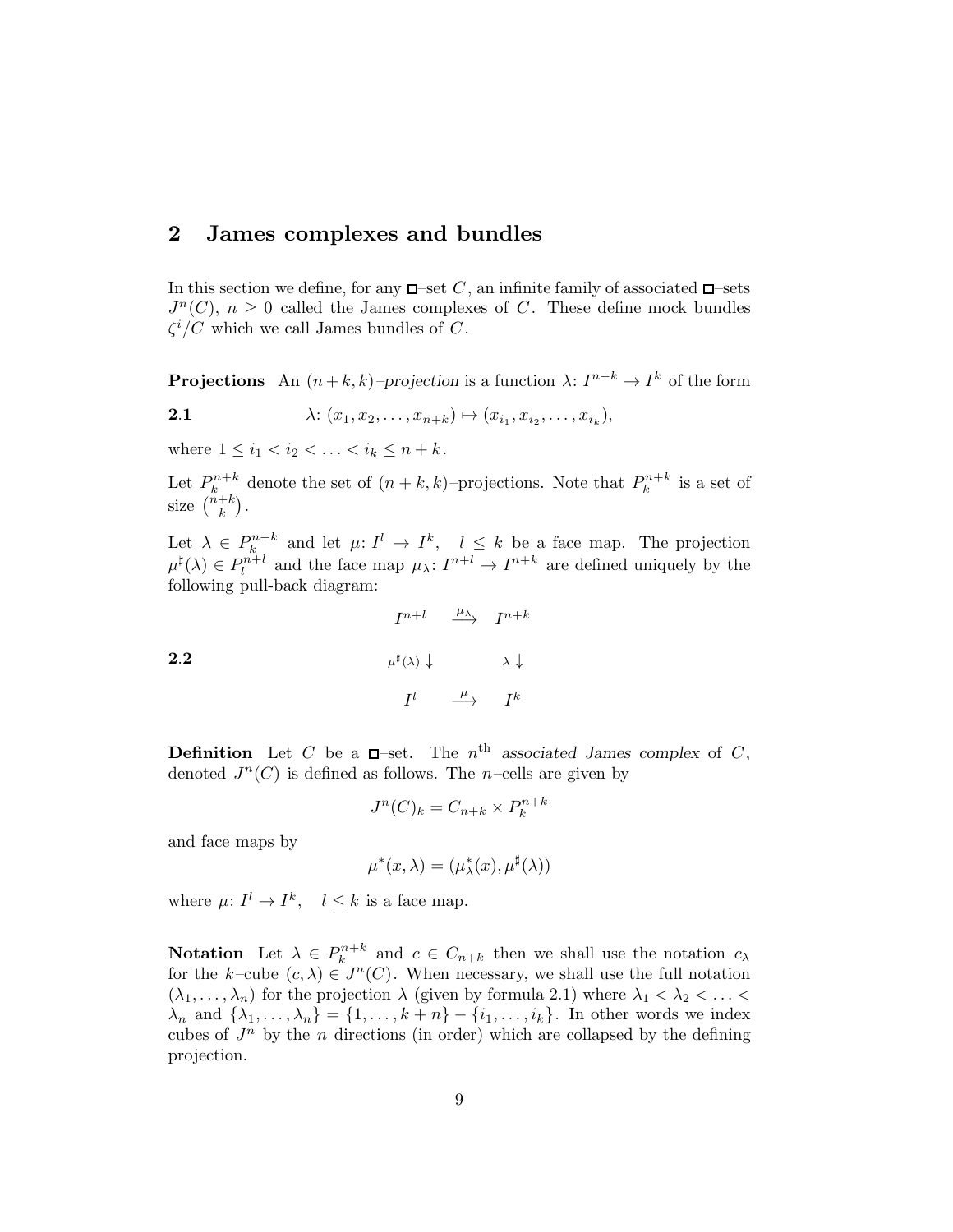

Figure 3

#### Picture for James complexes

We think of  $J<sup>n</sup>(C)$  as comprising all the codimension n central subcubes of cubes of  $C$ . For example a 3–cube  $c$  of  $C$  gives rise to the three 2–cubes of  $J^1(C)$  which are illustrated in figure 3.

In figure 3 we have used full notation for projections. Thus for example,  $c_{(2)}$ corresponds to the projection  $(x_1, x_2, x_3) \mapsto (x_1, x_3), (x_2 \text{ being collapsed}).$ 

This picture can be made more precise by considering the section  $s_{\lambda}: I^{k} \to I^{n+k}$ of  $\lambda$  given by

 $s_{\lambda}(x_1, x_2, \ldots, x_k) = (\frac{1}{2}, \ldots, \frac{1}{2}, x_1, \frac{1}{2}, \ldots, \frac{1}{2}, x_2, \frac{1}{2}, \ldots, \frac{1}{2}, x_k, \frac{1}{2}, \ldots)$ 

where the non-constant coordinates are in places  $i_1, i_2, \ldots, i_k$  and  $\lambda$  is given by 2.1.

For example in the picture the image of  $s_{\lambda}$  where  $\lambda(x_1, x_2, x_3) \mapsto (x_1, x_3)$  is the 2-cube labelled  $c_{(2)}$ .

Now the commuting diagram (2.2) which defines the face maps implies that the  $s_{\lambda}$ 's are compatible with faces and hence they fit together to define a map

 $p_n: |J^n(C)| \to |C|$  given by  $p_n[c_\lambda, t] = [c, s_\lambda(t)].$ 

#### James bundles

We now observe that  $p_n: |J^n(C)| \to |C|$  is a mock bundle projection. We shall need to define a mock bundle with base a  $\square$ -set. Mock bundles with base a cell complex are defined (in a PL setting) in [6] and in [11] we extend the concept to define a smooth mock bundle with base a smooth CW complex.

For the purposes of this paper, we shall not need to pay attention to smooth technicalities and shall only need a minor extension of the treatment in [6].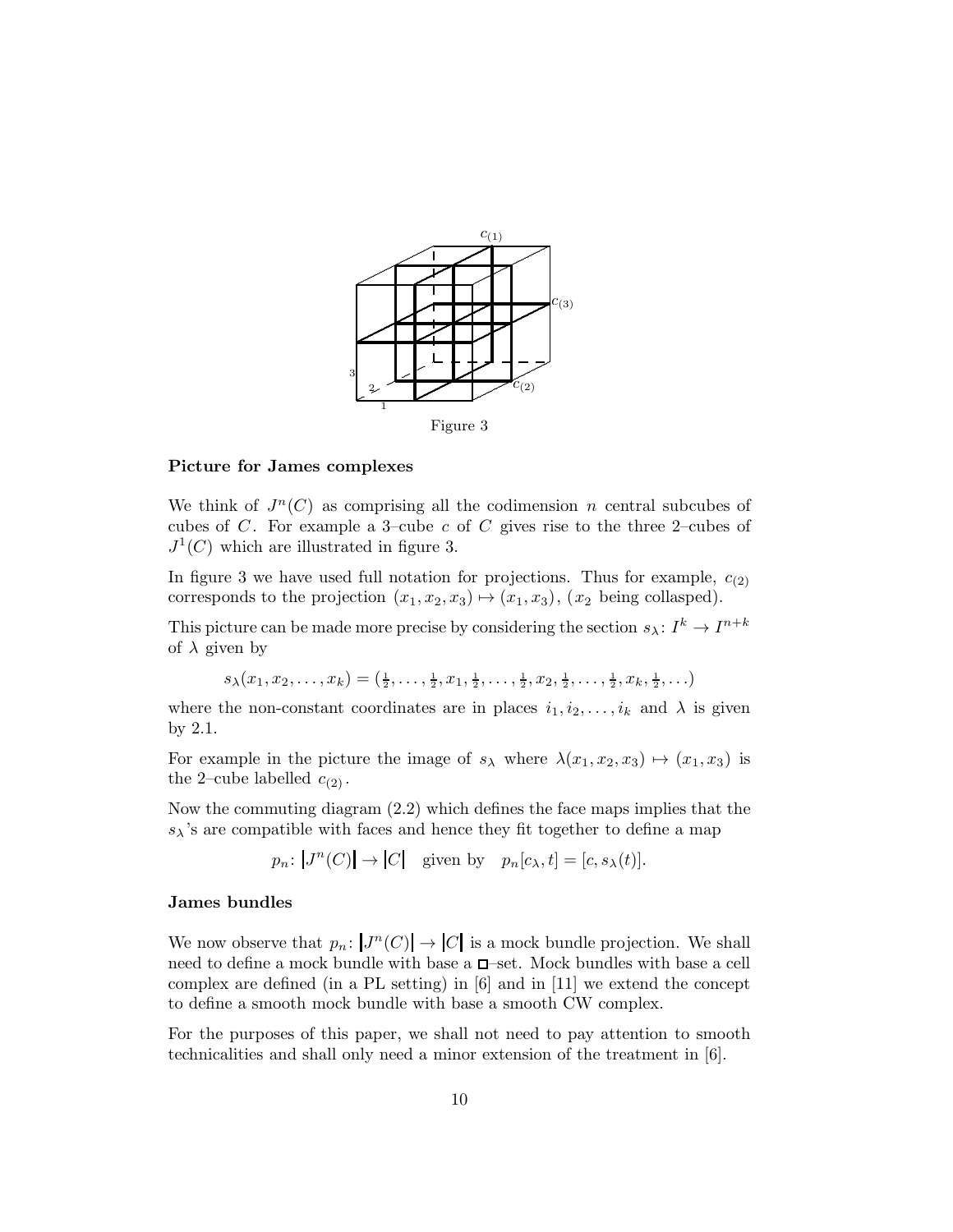#### **Definition** *Mock bundle over a* **□**−set.

Let C be a  $\Box$ -set. A mock bundle  $\xi$  over C of codimension q (denoted  $\xi^q/C$ ) comprises a *total space*  $E_{\xi}$  and a *projection*  $p_{\xi} : E_{\xi} \to |C|$  with the following property.<sup>1</sup>

Let c be an n–cell of |C| with characteristic map  $\chi_c: I^n \to |C|$ , then there is a manifold (with corners)  $B_c$  of dimension  $n - q$  called the *block* over c and a proper map  $p_c: B_c \to I^n$  and a map  $b_c: B_c \to E_{\xi}$  such that the following diagram is a pull-back:

$$
B_c \xrightarrow{b_c} E_{\xi}
$$
  

$$
\downarrow_{P_c} \qquad \downarrow_{P_{\xi}}
$$
  

$$
I^n \xrightarrow{\chi_c} |C|
$$

Key example *James bundles*

Consider the projection

$$
p_n\colon |J^n(C)| \to |C|.
$$

Where  $J^n(C)$  is the  $n^{\text{th}}$  associated James complex of the  $\Box$ -set C.

If we choose a particular  $(n+k)$ -cell  $\sigma$  of C then the pull back of  $p_n$  over  $I^{n+k}$ (by the characteristic map for  $\sigma$ ) is a k-manifold (in fact it is the  $\binom{n+k}{k}$  copies k of  $I^k$  corresponding to the elements of  $P_k^{n+k}$ ). Therefore  $p_n$  is the projection of a mock bundle of codimension  $n$ , which we shall call the  $n<sup>th</sup>$  *James bundle* of C denoted  $\zeta^{n}(C)$ .

# Embedding the James bundles in  $|C| \times \mathbb{R}$

Let C be a  $\Box$ -set. The James bundles can be embedded in  $|C| \times \mathbb{R}$ . This is done by ordering the cubes of  $J<sup>n</sup>(C)$  over a particular cube of C and lifting in that order. Recall that the k-cubes of  $J<sup>n</sup>(C)$  lying over a  $(k + n)$ -cube are indexed by projections  $\lambda = (i_1, \ldots, i_n) \in P_n^{n+k}$ . These may be ordered lexicographically. The lexicographic order is compatible with face maps and can be used to define the required embedding by induction on dimension of cells of C as follows.

<sup>&</sup>lt;sup>1</sup>Note that the notation used here for dimension of a mock bundle, namely that  $q$  is *codimension*, is the negative of that used in [6] where  $\xi^q/C$  meant a mock bundle of fibre dimension q ie codimension  $-q$ . The notation used here is consistent with the usual convention for cohomology.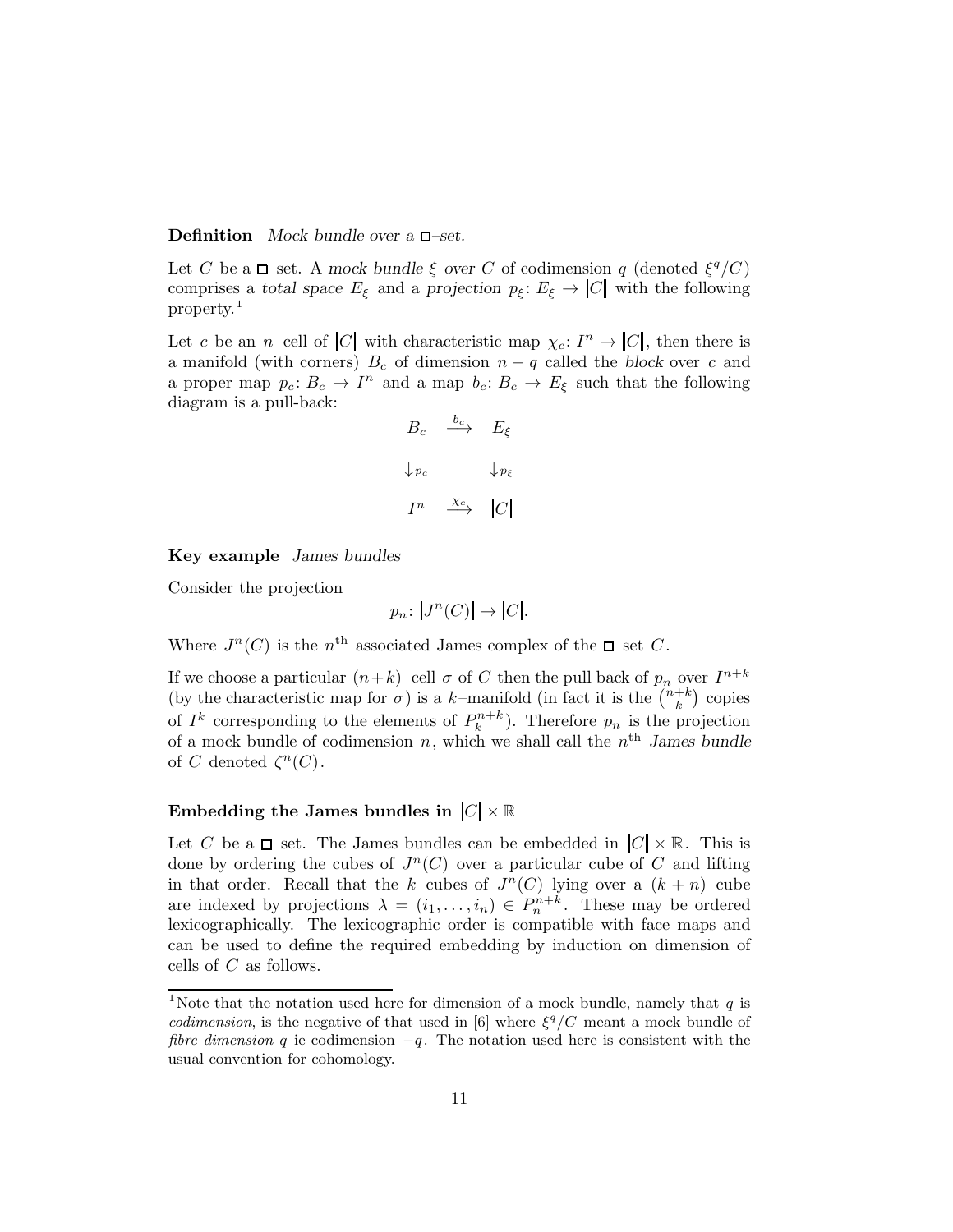Suppose inductively that the embedding has been defined over cells of  $C$  of dimension  $\leq k + n - 1$ .

Consider a  $(k+n)$ -cube  $c \in C$  with characteristic map  $\chi_c: I^{k+n} \to |C|$ . Pulling the embedding back (where it is already defined) over  $\chi_c$  gives an embedding of  $\zeta^{n}(\partial I^{k+n})$  in  $\partial I^{k+n} \times \mathbb{R}$ . Now embed the centres of the k-cubes of  $J^{n}(I^{k+n})$ at  $(\frac{1}{2}, \ldots, \frac{1}{2}) \times r_{\lambda}$  where  $r_{\lambda}$  are real numbers for  $\lambda \in P_{n}^{n+k}$  chosen to increase strictly corresponding to the lexicographic order on  $P_n^{n+k}$ .

Now embed each k-cube of  $J^n(I^{k+n})$  as the cone on its (already embedded) boundary. The resulting may be smoothed if desired and then pushed forwards to  $|C| \times \mathbb{R}$  using  $\chi_c \times id$ .

In the next section we shall give precise smooth formulæ for this embedding using a bump function.

The embedding is in fact framed. This can be seen as follows. Each  $k$ -cube  $p_n(c, \lambda)$ , where  $\lambda = (i_1, \ldots, i_n)$ , of  $J^n(I^{k+n})$  is framed in  $I^{k+n}$  by the *n* vectors parallel to directions  $i_1, \ldots, i_n$ . These lift to parallel vectors in  $I^{n+k} \times \mathbb{R}$  and the framing is completed by the vector parallel to the positive  $\mathbb R$  direction (vertically up). This framing is compatible with faces and defines a framing of  $\zeta^{n}(C)$  in  $|C| \times \mathbb{R}$ . The formulæ which we shall give in the next section also give formulæ for the framing.

For the special case  $n = 1$  the map of  $\zeta^{n}(C)$  to R can be simply described: the centre of  $c_{(k)}$  is mapped to k. This determines a map, linear on simplexes of  $Sd_{\Delta}\zeta^1(C)$ , to R. It follows that the centre of  $\partial_i^{\epsilon}c_{(k)}$  is mapped to k if  $i \geq k$ and to  $k-1$  if  $i < k$ .

In figure 3 we illustrated  $J^1(C)$  for a 3-cube  $c \in C$ . The embeddings in  $|C| \times \mathbb{R}$ (before smoothing) above each of the three 2–cubes are illustrated in the figure 4.



Figure 4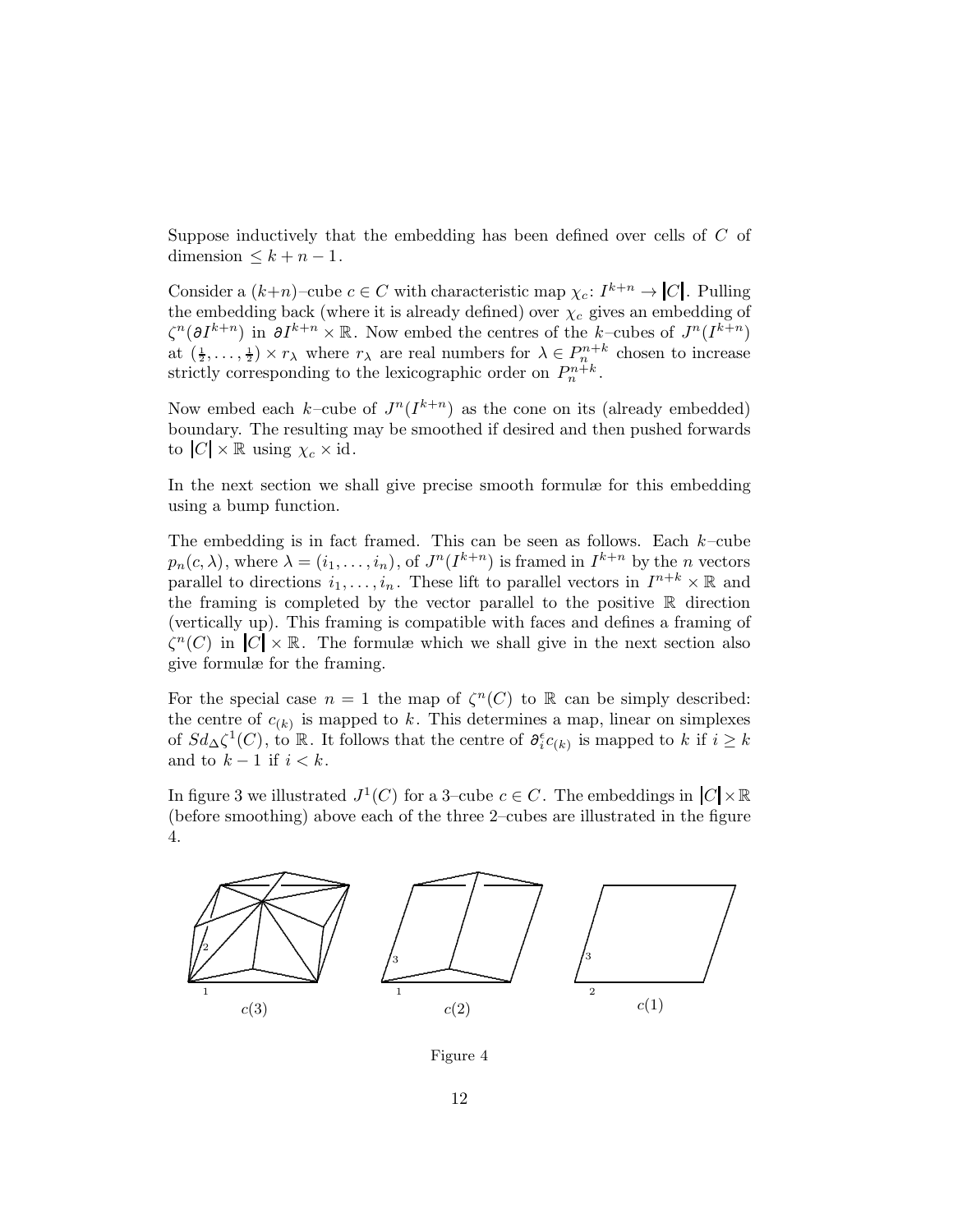# 3 James–Hopf invariants

In this section we shall show that James complexes are strongly connected with classical James–Hopf invariants; indeed they define (generalised) James–Hopf invariants for any  $\Box$ -set C and this explains our choice of terminology. We do this by looking carefully at James' original contruction [14, 15] and in the process we give precise formulæ for the framed embedding of the James bundles in  $|C| \times \mathbb{R}$ .

#### The James construction

#### Definition *Free topological monoid*

Let X be a topological space based at ∗. The *free topological monoid* on X , denoted  $X_{\infty}$  comprises all words  $x_1 \cdots x_m$ , where  $x_i \in X$  and  $m \geq 0$  with the identifications given by regarding  $*$  as a unit; ie  $x_1 \cdots x_{i-1} * x_{i+1} \cdots x_m \sim$  $x_1 \cdots x_{i-1} x_{i+1} \cdots x_m$  for  $i = 1, \ldots, m$ . Thus  $X_\infty$  is a quotient of the disjoint union  $\prod_{m\geq 0} X^m$  and this defines the topology. The space  $X_{\infty}$  is based at the empty word which we also denote by  $\ast$ . A point of  $X_{\infty}$  has a unique representation as a *reduced* word, ie one with  $x_i \neq *$  for all *i*.

#### The James map

Let X be a based topological space and suppose that there is a map  $\rho_X \colon X \to I$ with the property that  $\rho_X^{-1}(0) = \{*\}$ . Let  $\Omega(X)$  denote the loop space of X and  $S(X) = X \wedge S^1$  the suspension of X. (Notice that we take the suspension coordinate second.) We shall identify  $S^1$  with  $I/\partial I$ . Thus a point of  $S^1 - \{*\}$ is uniquely represented as a real number t with  $0 < t < 1$ , and a point of  $S(X) - \{*\} = (X \wedge S^1) - \{*\}$  is uniquely represented as a pair  $(x, t)$  where  $x \in X - \{*\}$  and  $0 < t < 1$ . It is convenient to regard the suspension coordinate as vertical.

Suppose given a non-empty reduced word  $x_1 \cdots x_m \in X_\infty$  where each  $x_i \neq *$ . Let  $\alpha_i = \rho_X(x_i)$ , and let  $t_i$  be given by  $t_0 = 0$  and

$$
t_i = \frac{\alpha_1 + \ldots + \alpha_i}{\alpha_1 + \ldots + \alpha_m}
$$

for  $0 < i \leq m$ . Then  $0 = t_0 < t_1 < \ldots < t_m = 1$ .

The *James map*  $k_X \colon X_\infty \to \Omega S(X)$  is given by  $k_X(*) = *$  and for non-empty words

3.1 
$$
k_X(x_1 \cdots x_m)(t) = \left(x_i, \frac{t - t_{i-1}}{t_i - t_{i-1}}\right),
$$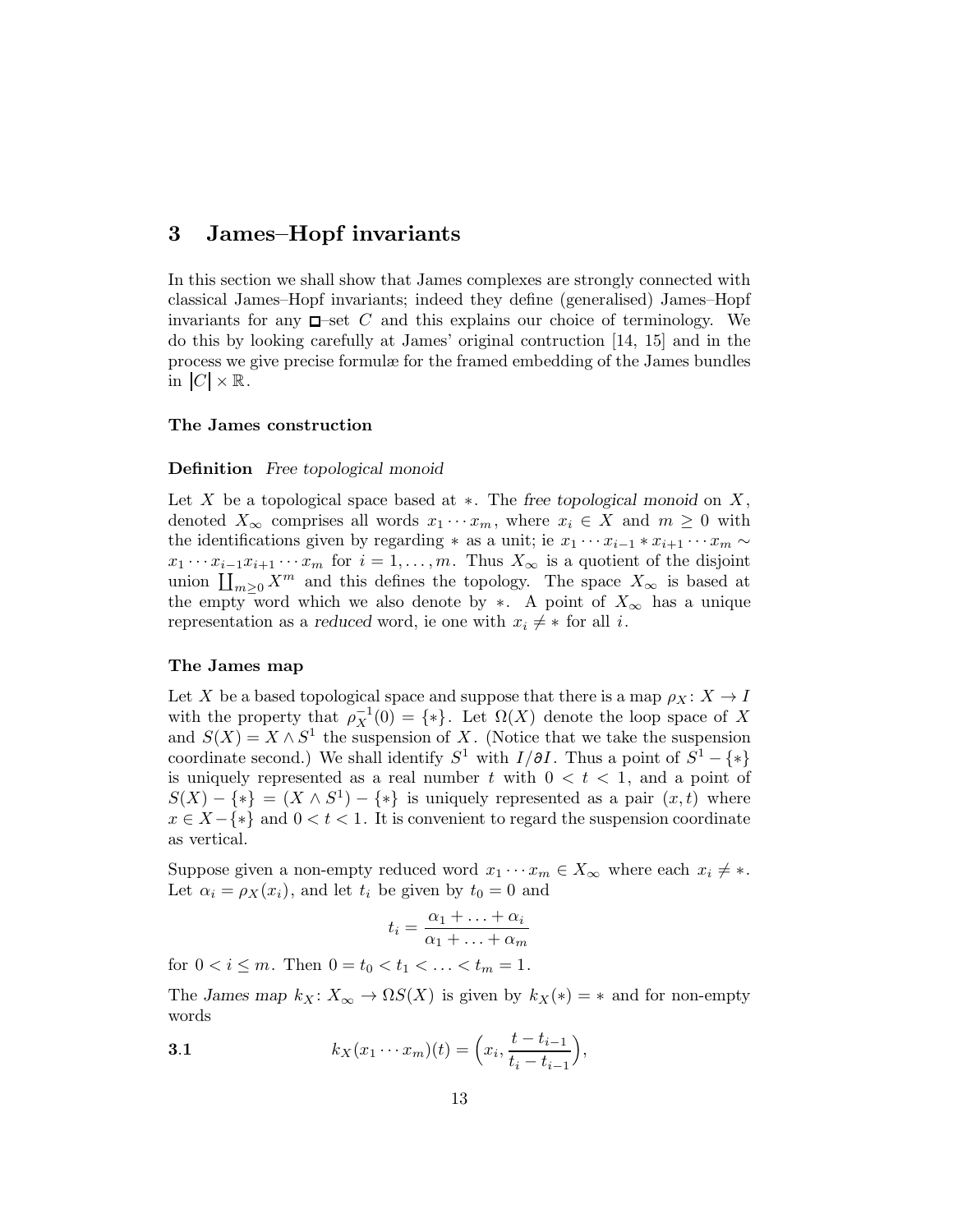for  $t_{i-1} \leq t \leq t_i$ .

In words, what  $k_X$  does is to map the word  $x_1 \cdots x_m$  to a loop in  $S(X)$  which comprises m vertical loops passing through  $x_1, \ldots, x_m$  respectively, with the time parameters adjusted by using  $\rho$  to make the time spent on a subloop go to zero as the corresponding point  $x_i$  moves to the basepoint of X.

James proves that  $k_X$  is a homotopy equivalence if X is a countable CW complex with just one vertex. However the result extends to a considerably more general class of spaces, [21]. We shall be particularly interested in the case when X is the *n*-sphere and we shall abbreviate  $k_{S_n}$  to  $k_n$ .

#### The classical James–Hopf invariants

We make the following further identifications:

$$
S^{n+1} = S(S^n) = S^n \wedge S^1 = S^1 \wedge \cdots \wedge S^1 = I/\partial I \wedge \cdots \wedge I/\partial I = I^{n+1}/\partial I^{n+1}.
$$

This means that a point of  $S<sup>n</sup> - \{*\}$  is uniquely an *n*-tuple  $x = (x_1, x_2, \dots, x_n)$ where  $0 < x_i < 1$ .

We choose the map  $\rho_{S^n}$  rather carefully.

Let  $\rho: I \to I$  be a smooth bump function with the property that  $\rho^{-1}(0) = \{0, 1\}$ and all derivatives vanish at 0 and 1. Let  $\rho_{S^1}: S^1 \to I$  be the induced map, and define  $\rho_{S^n}: S^n \to I$  by  $\rho_{S^n}(x_1, x_2, \ldots, x_n) = \rho(x_1)\rho(x_2) \ldots \rho(x_n)$ .

Now let  $g_n: S^1_{\infty} \to S^n_{\infty}$  be given by

$$
3.2 \t\t g_n(x_1 \cdots x_m) = \prod_{\lambda} (x_{\lambda_1}, \ldots, x_{\lambda_n}),
$$

where the product is over all strictly monotone  $\lambda: \{1, \ldots, n\} \to \{1, \ldots, m\}$  and is taken in lexicographical order.

The *n*-th James–Hopf invariant  $J_n: [S(X), S^2] \to [S(X), S^{n+1}]$  is induced by the composition

$$
\Omega S^2 {\mathop{\longrightarrow}^{\tau}} S^1_{\infty} {\mathop{\longrightarrow}^{\hspace{-2pt}g}} S^n_{\infty} {\mathop{\longrightarrow}^{\hspace{-2pt}k}} \Omega S^{n+1},
$$

where  $\tau$  is a homotopy inverse to  $k_1$ .

#### The trivial  $\Box$ -set T

We now turn to the connection between embedded James bundles and the James–Hopf invariants. We start by identifying the homotopy type of the trivial  $\Box$ -set T (with exactly one cell in each dimension).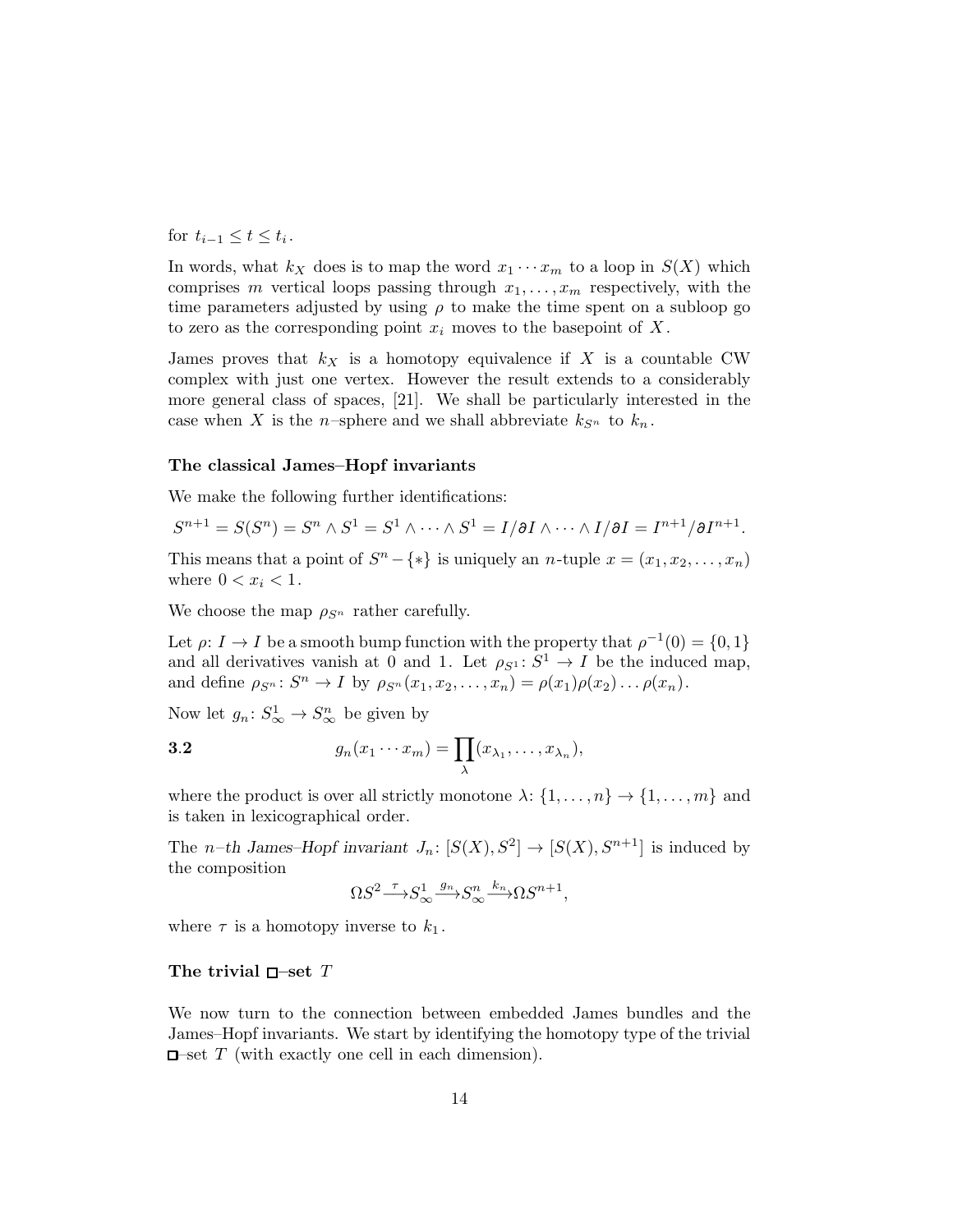**Proposition 3.3** The realisation of the  $\Box$ -set T can be identified with  $S^1_{\infty}$ and hence has the homotopy type of  $\Omega(S^2)$ .

**Proof** Denote the unique m-cube of T by  $c_m$ . Let  $x \in |T|$  then  $x \in c_m$ for some m and hence x has a unique expression as  $(x_1, \ldots, x_m)$  where each  $0 < x<sub>i</sub> < 1$ . Moreover the glue given by the face maps has the effect of omitting  $x_i$ 's which become 0 or 1. It follows that the map  $x = (x_1, \ldots, x_m) \mapsto x_1 \cdots x_m$ is a homeomorphism  $|T| \to S^1_{\infty}$ .  $\Box$ 

Remark Antolini [1] has generalised this result and shown that the singular –set of any topological space X has the weak homotopy type of  $X \times \Omega(S^2)$ , see also [2].

#### The James bundles of T

Now consider the  $n^{\text{th}}$  James bundle  $\zeta^{n}(T)$ . In the last section we showed that it embeds as a framed mock bundle in  $|T| \times \mathbb{R}$ . If we apply the Thom–Pontrjagin construction to this framed embedding we obtain a map  $|T| \times \mathbb{R} \to S^{n+1}$  and hence a map  $q_n: S(|T|) \to S^{n+1}$ . Using the last proposition we have a map

$$
q_n\colon S(S^1_\infty)\longrightarrow S^{n+1}.
$$

The following proposition connects the James bundles of  $T$  with the James– Hopf invariants:

**Proposition 3.4** The framed embedding of  $E_{\zeta^n(T)}$  in  $|T| \times \mathbb{R}$  can be chosen *so that* q<sup>n</sup> *is the adjoint of*

$$
S^1_{\infty} \xrightarrow{g_n} S^n_{\infty} \xrightarrow{k_n} \Omega(S^{n+1}).
$$

**Proof** Let  $h_n: I^{n+k} \times I \to S^{n+1}$  be the map determined by the adjoint of  $k_n g_n$ restricted to the  $(n+k)$ -cell of T. Then  $h_n$  is transverse to  $a = (\frac{1}{2}, \ldots, \frac{1}{2})$  and we shall see that the framed submanifold  $h^{-1}(a)$  can be identified with the block of  $E_{\zeta^{n}(T)}$  over  $I^{n+k}$ . Moreover the restriction of  $h_n$  to  $h_n^{-1}(\text{int}(I^{n+1}))$  provides a trivialisation of an open tubular neighbourhood of  $E_{\zeta^{n}(T)}$  in  $I^{n+k} \times I \subset$  $I^{n+k} \times \mathbb{R}$ . The closure of this neighbourhood is the whole of  $I^{n+k} \times I$ . Figure 5 illustrates the case  $n = k = 1$ . Only the vertical part of the framing is shown for clarity. In general the k-cubes  $M_{c<sub>\lambda</sub>}$  are placed in lexicographical order above their images  $s_{\lambda}(I^k)$  in  $I^{n+k}$ .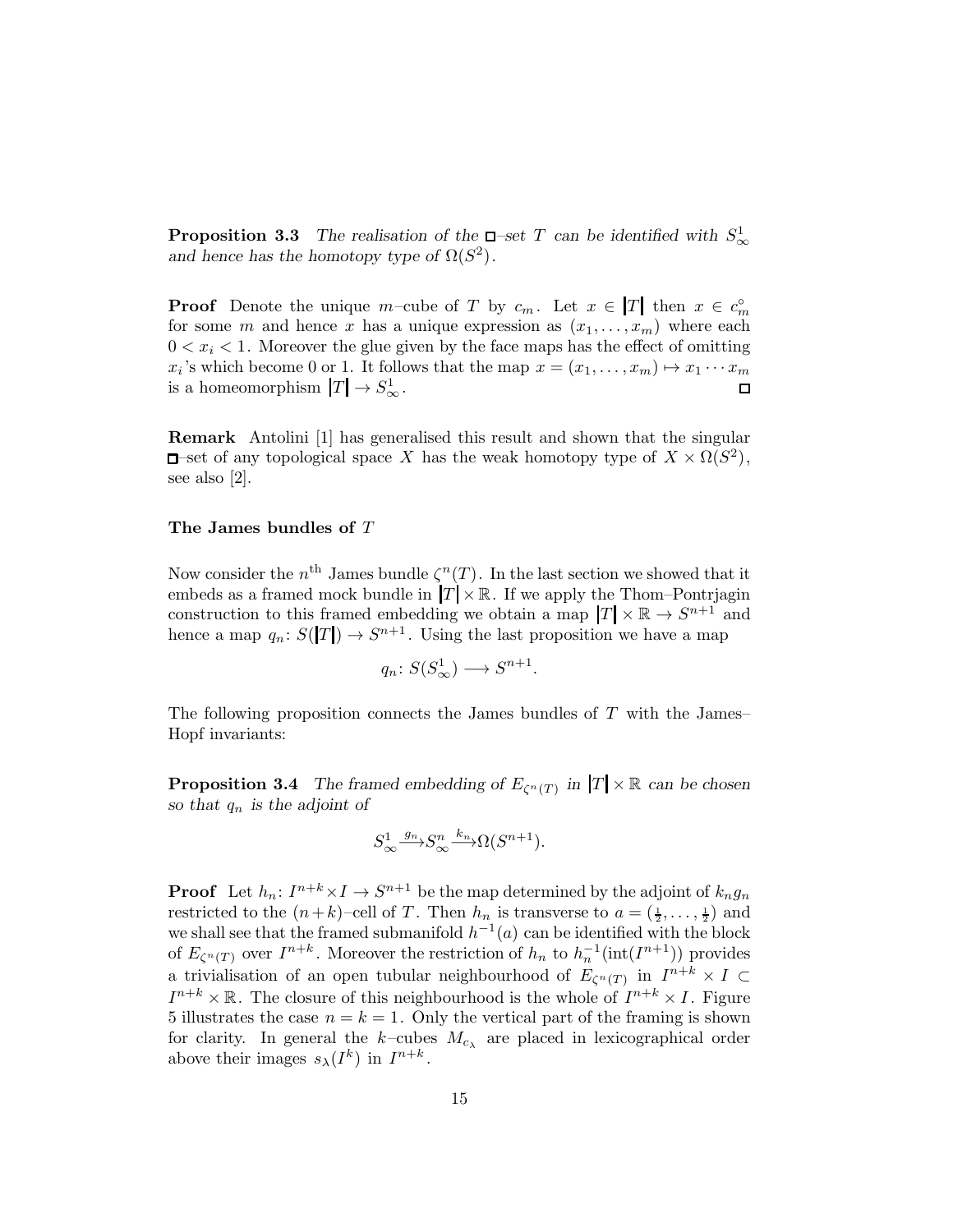

Figure 5

We now give a precise formula for the embedding of this block and then the statements made above can all be checked. Let  $\lambda^1, \ldots, \lambda^N$  be the list of  $\lambda$ 's in the definition of  $g_n$  (3.2) with  $m = n + k$ , taken in order. Then from 3.1 and 3.2 we have

$$
h_n(x_1, \dots, x_{n+k}, t) = \left(x_{\lambda_1^i}, \dots, x_{\lambda_n^i}, \frac{t - t_{i-1}}{t_i - t_{i-1}}\right),
$$
  
where  $t_i = \frac{\alpha_1 + \dots + \alpha_i}{\alpha_1 + \dots + \alpha_N}$  for  $0 \le i \le N$  and  $\alpha_i = \rho_n(x_{\lambda_1^i}, \dots, x_{\lambda_n^i}).$ 

Each  $\lambda^i = (\lambda_1^i, \dots, \lambda_n^i)$  corresponds to a k-cube  $M_{c_{\lambda^i}}$  of the  $n^{\text{th}}$  associated James complex, namely the cube  $(c_{n+k}, \lambda^i) \in J^n(T)_k$ , in the block of  $E_{\zeta^n(T)}$ over  $c_{n+k}$ . Recall that the  $\lambda_j^i$ 's index the directions in  $I^{n+k}$  normal to the  $k$ -cube  $(c_{n+k}, \lambda^i)$ .

We will define an embedding

$$
e_{\lambda^i}
$$
:  $I^k \times \text{int}(I^n) \times \text{int}(I) \to I^{n+k} \times I \subset I^{n+k} \times \mathbb{R}$ .

Let  $sh_{\lambda} : I^{n+k} \to I^{n+k}$  be the isometry given by permuting coordinates as follows:  $sh_{\lambda^i}$  sends the  $(k + s)$ <sup>th</sup> coordinate to the  $\lambda_s^{i}$ <sup>th</sup> coordinate, for  $1 \leq$  $s \leq n$ , and preserves order on the remaining k coordinates. Write  $sh_{\lambda^{i}}(y) = x$ , then

$$
e_{\lambda^{i}}(y, u) = (x, ut_{i} + (1 - u)t_{i-1}).
$$

Note that the images of the  $e_{\lambda}$  are disjoint.

Now define the embedding of the k-cube  $(c_{n+k}, \lambda^i) \in J^n(T)_k$  by identifying  $I^k$  with  $I^k \times (\frac{1}{2}, \ldots, \frac{1}{2}) \times \frac{1}{2} \subset I^k \times \text{int}(I^n) \times \text{int}(I)$  and composing  $e_{\lambda^i}$  with  $\chi_{c_{n+k}} \times id_{\mathbb{R}}$ . If we do this for each of the  $\lambda^i$  we obtain a framed embedding of the block of  $\zeta^{n}(T)$  over  $c_{n+k}$  and the required properties follow from comparing the formulæ above with 3.1 and 3.2.  $\Box$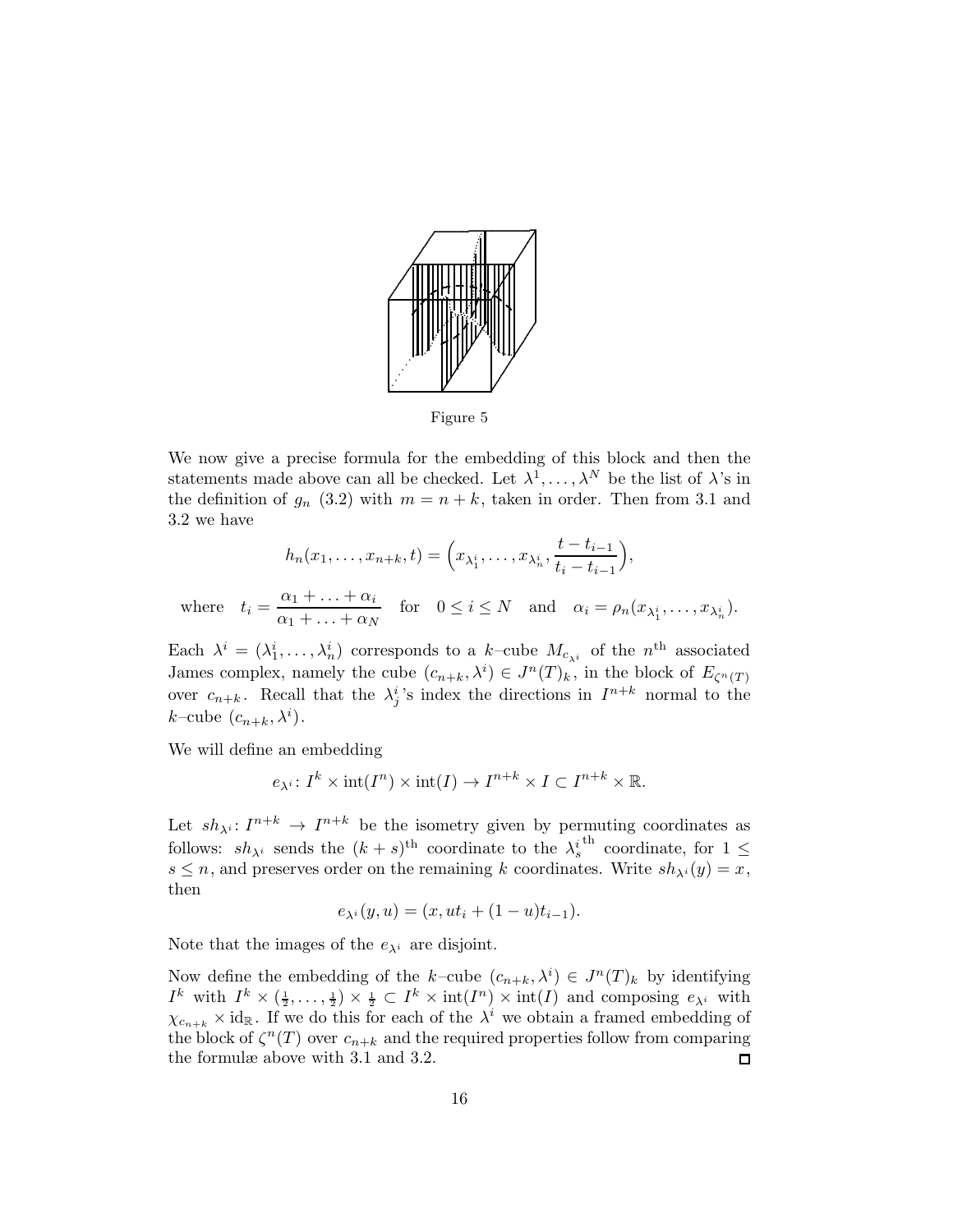**Remark** The embeddings  $e_{\lambda}$  above extend to maps (not embeddings) of  $I^k \times I^n \times I \to I^{n+k} \times \mathbb{R}$  whose images fill the whole of  $I^{n+k} \times I$ . However the Thom–Pontrjagin construction works for such framings, since the boundary of the tubular neighbourhood is mapped to the basepoint. If a closed trivial tubular neighbourhood is required, then we can restrict to a small  $(k+1)$ –cube at the centre of  $I^k \times I$ .

We now turn to general  $\square$ -sets. The following proposition follows at once from definitions.

**Proposition 3.5** *James bundles are natural, ie given a*  $\Box$ -map  $f: C \rightarrow D$ then  $\zeta^{n}(C)$  *is the pull-back*  $f^{*}(\zeta^{n}(D))$ *.*  $\Box$ 

#### The James–Hopf invariants of a  $\Box$ -set

If C is any  $\Box$ -set there is a canonical *constant*  $\Box$ -map  $t_C: C \to T$ , so proposition 3.5 implies that  $\zeta^{n}(C) = t_{C}^{*}\zeta^{n}(T)$ . Further the framed embedding of  $\zeta^{n}(T)$  in  $|T| \times \mathbb{R}$  pulls back to a framed embedding of  $\zeta^{n}(C)$  in  $|C| \times \mathbb{R}$  which (by the Thom–Pontrjagin construction) determines a map  $S(C) \to S^{n+1}$ .

We call the homotopy class of this map  $j_n(C) \in [S(C), S^{n+1}]$  the  $n^{\text{th}}$  James– *Hopf invariant* of the  $\Box$ -set C.

#### Theorem 3.6

(1) The James–Hopf invariants of a  $\Box$ -set are natural, ie given a  $\Box$ -map  $f: C \to D$  then  $j_n(C) = S(f)^* j_n(D)$ .

(2) If we identify T with  $S^1_{\infty}$  by proposition 3.3 and with  $\Omega(S^2)$  via the *homotopy equivalence*  $k_1$  *then the classical James–Hopf invariant*  $J_n$  *(defined earlier)* is induced by composition with  $j_n(T)$ .

(3) Let  $q_C: S(C) \to S^2$  denote the adjoint of  $C \xrightarrow{tc} T = S^1_{\infty} \xrightarrow{k_1} \Omega(S^2)$  then  $j_n(C) = J_n(q_C)$ .

Proof Naturality follows at once from definitions. Moreover  $(2)$  is a restatement of proposition 3.4 after observing that  $q_n \equiv j_1(T)$  (the notation  $q_n$  was used in 3.4). Finally

$$
J_n(q_C) = adj((k_n g_n)t_C) = S(t_C)^* adj(k_n g_n) = S(t_C)^* j_n(T) = j_n(C). \square
$$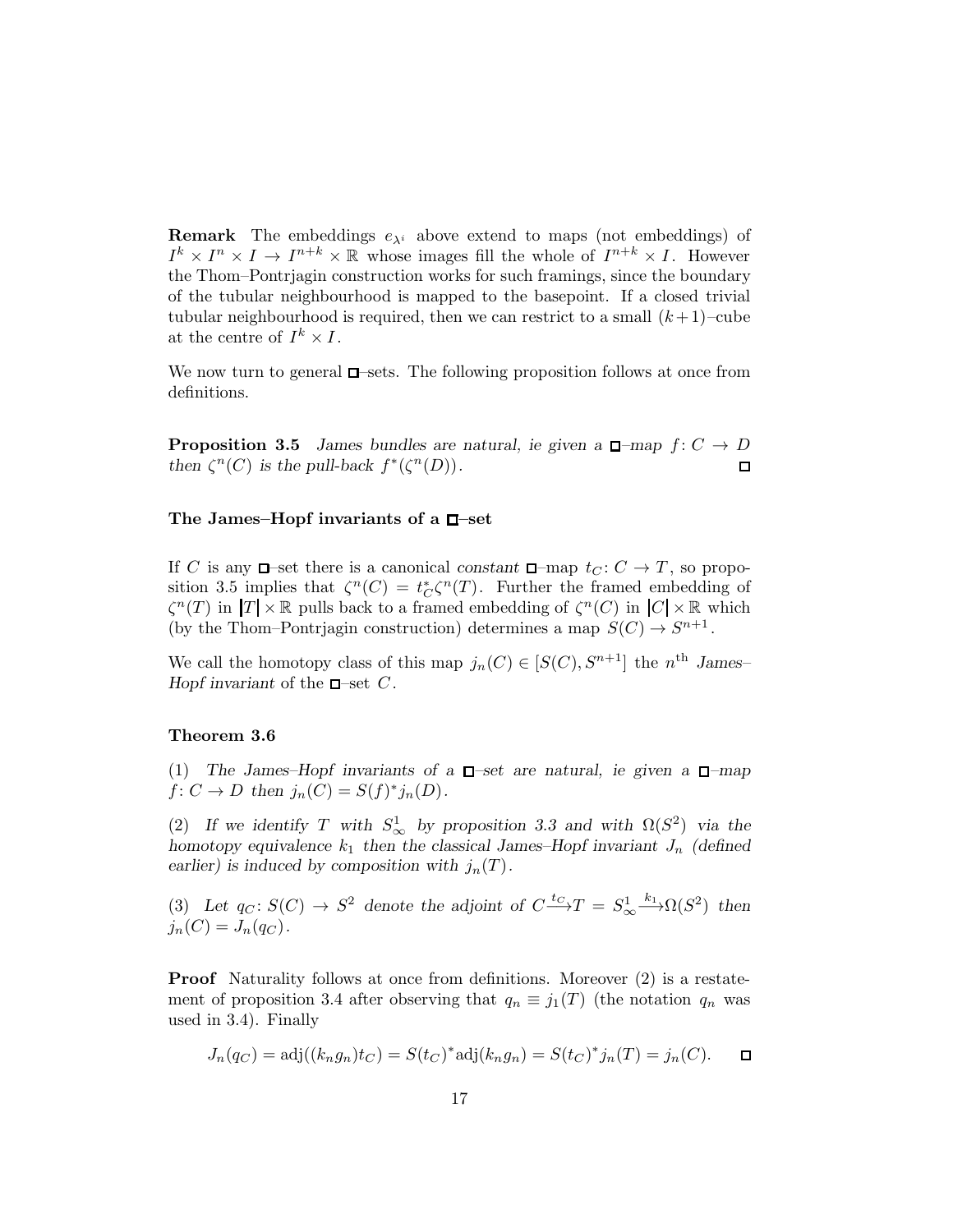**Remark 3.7** In [11] we shall relate James bundles to multiple points of immersions: If  $f: M \to C$  is a transverse map, then the Poincaré duals of the pull-backs of the James bundles comprise a self-transverse immersion and its multiple manifolds. Using this result, the connection we have given of James bundles with classical James–Hopf invariants overlaps with the results of Koschorke and Sanderson [17] which also relate generalised James–Hopf invariants to multiple points of immersions. The results overlap when considering  $\Omega S(S^1)$ . Here  $\Omega S(S^1)$  is a special case of  $|C|$ . In [17],  $\Omega S(S^1)$  is a special case of  $\Omega^n S^n(T(\xi))$ ,  $n \geq 1$ , where  $T(\xi)$  is a Thom space.

# 4 James classes and characteristic classes

In this section we examine the algebra generated by the James classes and recover (stably) the results of Baues [3]. We also consider the reduction in ordinary cohomology, which define natural characteristic classes for a  $\Box$ -set whose mod 2 reductions are pulled back from both the Stiefel–Whitney and the Wu classes of  $BO$ .

The James–Hopf invariants  $j_n(C)$  of a  $\Box$ -set C are classes in unstable cohomotopy, which stabilise to classes  $\gamma_n(C) \in \mathbb{S}^n(C)$  in stable cohomotopy. There is a cup product defined for the unstable classes. Baues [3; page 79] gives a formula for these cup products for the case  $C = T$  (ie for  $S^1_{\infty}$ ). See Dreckmann [7; page 42] for a correction. Here we give a simple geometric proof of the formula after one suspension.

The (unstable) cup product

 $\left[ SX, S^{m+1} \right] \times \left[ SX, S^{n+1} \right] \rightarrow \left[ SX, S^{n+m+1} \right]$ 

may be described in terms of mock bundles as follows. Let  $\xi^m$  and  $\eta^n$  be framed mock bundles embedded in  $(X - \{*\}) \times \mathbb{R}$ . Assume the projections,  $p_{\xi}$  and  $p_{\eta}$  are transverse. Define  $E_{\xi \cup \eta} = p_{\xi}^* E_{\eta}$ . Since  $E_{\eta}$  is  $(n+1)$ -framed in  $X \times \mathbb{R}$ ,  $E_{\xi \cup \eta}$  is  $(n+1)$ –framed in  $E_{\xi} \times \mathbb{R}$ . But  $E_{\xi}$  is  $(m+1)$ –framed in  $X \times \mathbb{R}$ , so using the last of these framing directions to embed  $E_{\xi} \times \mathbb{R}$  in  $X \times \mathbb{R}$ we have an embedding of  $E_{\xi \cup \eta}$  which is  $(n+m+1)$ –framed in  $X \times \mathbb{R}$ . If the roles of  $\xi$  and  $\eta$  are reversed we get a homeomorphic result with a possible framing change.

However in the case of the James bundles the last framing direction is parallel to  $\mathbb R$  in  $X\times\mathbb R$  and we can see that the two cup products agree up to permutation of components of blocks and a sign change. They also agree (after one suspension and up to sign) with the external cup product (take the Cartesian product, which is naturally  $(n+m+2)$ -framed in  $X^2 \times \mathbb{R}^2$  and restrict to the diagonal).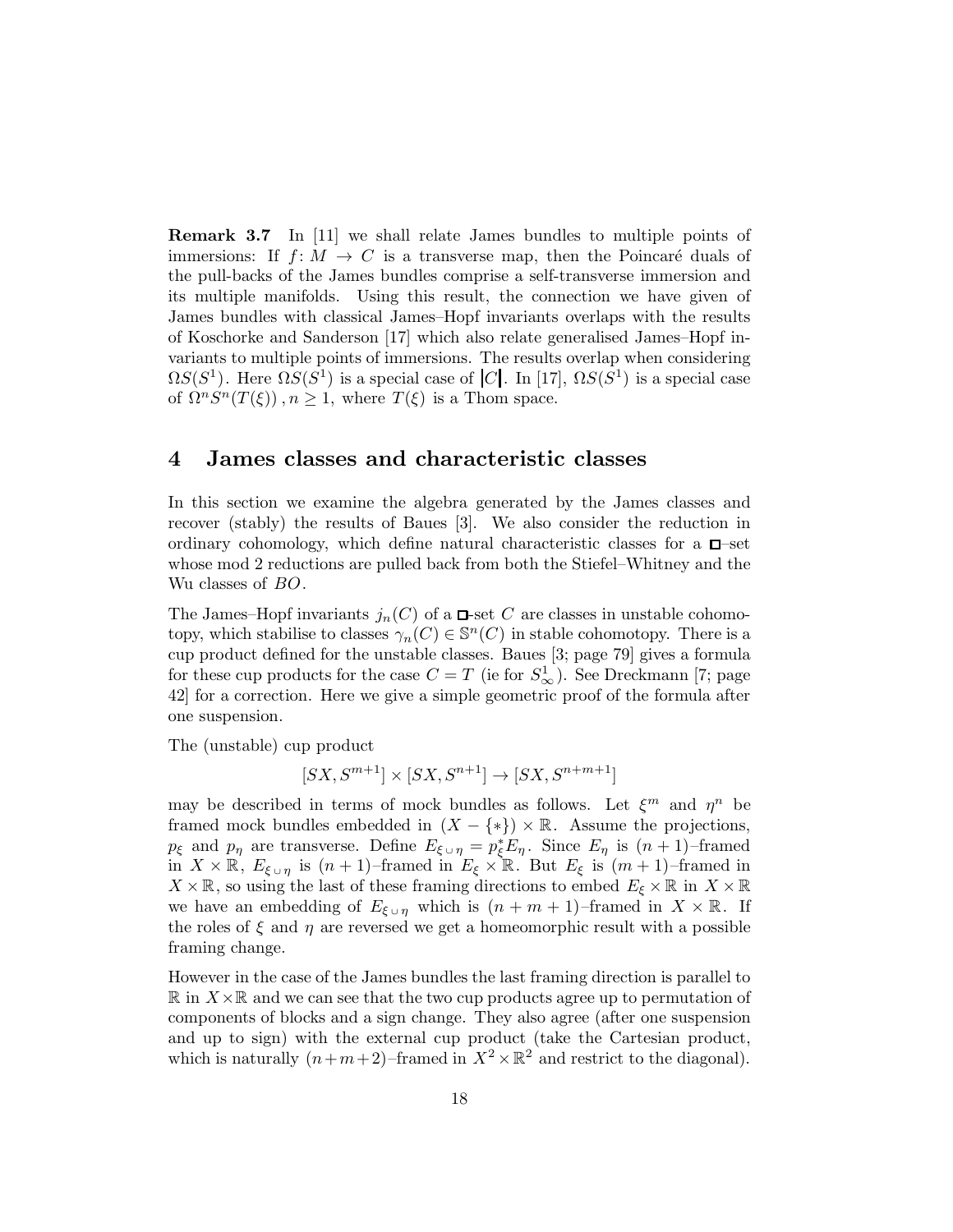This is seen by rotating the last framing vector through a right angle into the last R–coordinate.

Now let H be an n element subset of  $\{1, 2, \ldots, m+n\}$ . Let  $s(H)$  be the sign of the shuffle permutation of  $\{1, 2, \ldots, m+n\}$  which moves H to the front and preserves order in both H and its complement. Let  $\phi_{m,n} = \sum_{H} s(H)$  where the sum runs over all n element subsets H of  $\{1, 2, \ldots, m + n\}$ .

# **Proposition 4.1** *For any*  $\Box$ -set *C*,  $Sj_m(C) \cup Sj_n(C) = \phi_{m,n} Sj_{m+n}(C)$ *.*

**Proof** We prove the result in the case  $C = T$ , the trivial complex. The formula then pulls back over the constant map  $t<sub>C</sub>$ :  $C \rightarrow T$  since the cup product is natural for cubical maps. To compute the cup product we must make the mock bundle projections  $p_m: |J^m(T)| \to |T|$  and  $p_n: |J^n(T)| \to |T|$  transverse. Let  $b_1 = c_{(i_1,\ldots,i_m)}$  and  $b_2 = c_{(i_1,\ldots,i_n)}$  be elements of  $J^m(T)$  and  $J^n(T)$  respectively where  $c \in T_k$ . In order to compute the transverse intersection of  $p_m|b_1|$  with  $p_n|b_2|$  in |c| consider the corresponding sections  $s_{(i_1,...,i_m)}: I^{k-m} \to I^k$  and  $s_{(l_1,...,l_n)}: I^{k-n} \to I^k$ . The contribution to  $j_m(T) \cup j_n(T)$  over  $|c|$  is given as follows. There are two possibilities. If  $\{i_1, \ldots, i_m\} \cap \{l_1, \ldots, l_n\} = \emptyset$  then the sections are transverse and they meet in the image of  $s_{(p_1,...,p_{n+m})}$  where  $\{p_1, \ldots, p_{n+m}\} = \{i_1, \ldots, i_m\} \cup \{l_1, \ldots, l_n\}.$  Since, strictly speaking, p is a function  $\{1, \ldots, n+m\} \to \mathbb{N}$  we can define  $H = p^{-1}\{i_1, \ldots, i_m\}$ . We have determined an element  $c_{(p_1,...,p_{n+m})} \in J^{n+m}(T)$  whose realisation is a  $k - (n +$ m) cube in the total space of the mock bundle  $\zeta^{n+m}(T)$ . But the cup product framing differs from the natural framing by the sign of the shuffle  $s(H)$ . This covers the transverse case.

If say  $\{i_1, \ldots, i_m\} \cap \{l_1, \ldots, l_n\} = \{q_1, \ldots, q_s\}$  with  $q_1 < \ldots < q_s$  then we isotope  $p_n$  on  $|c_{(j_1,...,j_n)}|$  by increasing the  $q_1^{\text{th}}$  coordinate in  $I^k$  from  $\frac{1}{2}$  to say  $\frac{3}{4}$ , then the intersection is empty and there is no contribution to  $j^m \,\cup j^n$  in this case.

At this point we have proved the result provided we can cancel off contributions of opposite sign and reorder the pieces. For this we need to use the one extra dimension where there are obvious cobordisms which achieve this result. □

**Lemma 4.2** *For*  $m, n \in \mathbb{N}$ 

$$
\phi_{m,n} = \begin{cases} \binom{[(m+n)/2]}{[n/2]} & \text{if } nm \text{ even,} \\ 0, & \text{otherwise} \end{cases}
$$

*In particular for all*  $m, n \quad \phi_{2m,2n} = \binom{m+n}{m}, \ \phi_{m,n} = \binom{m+n}{m} \mod 2, \ \phi_{1,1} =$  $0, \phi_{1,2n} = 1.$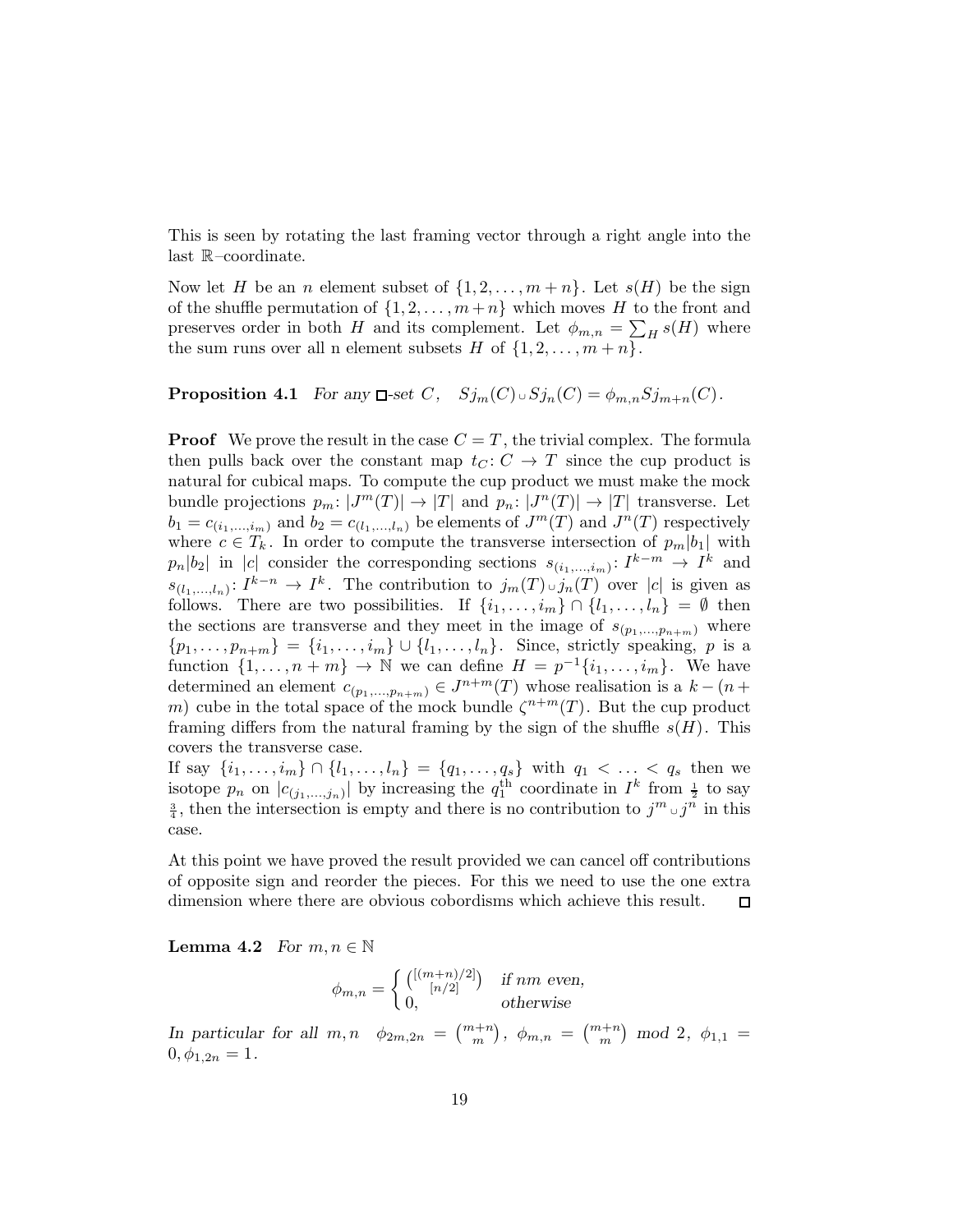**Proof** Clearly  $\phi_{0,n} = \phi_{m,0} = 1$ . Set  $\phi_{m,n} = 0$  if either m or n is negative. For  $\phi_{m,n}$  the sum can be split up, according as the least element of H is or is not 1, giving the recurrence relation:

$$
\phi_{m,n} = \phi_{m,n-1} + (-1)^n \phi_{m-1,n}.
$$

The result now follows by induction.

The computation of the algebra generated by the stabilisation of the James– Hopf invariants easily follows. We shall carry out this computation after introducing the characteristic classes of a  $\Box$ -set, which are the corresponding cohomology classes.

### The characteristic classes of a  $\square$ -set

Let C be any  $\Box$ -set. The *n*–th characteristic class of C,  $V_n(C) \in H^n(C)$  is the class of the unit cocycle: value 1 on each  $n$ -cube.

Let S denote the sphere spectrum and let  $\gamma_n(C) \in \mathbb{S}^n(C)$  denote the stabilisation of  $j_n(C)$ . The element  $\gamma_n(C)$  is represented by  $E_{\zeta^n}$  framed in  $|C| \times \mathbb{R}^{\infty}$ . Let  $h: \mathbb{S}^* \to H^*$  be the Hurewicz transformation.

**Proposition 4.3** *For any*  $\Box$ -set  $C$   $h(\gamma_n(C)) = V_n(C)$ *.* 

**Proof** At the mock bundle level h can be described simply by counting, with sign, the components of the 0–dimensional blocks. The result follows since the 0–dimensional blocks of  $\gamma_n$  consist of a single point over each *n*-cube with standard framing.  $\Box$ 

Denote the exterior algebra, over  $\mathbb{Z}$ , on one generator x by  $E(x)$ , then  $x^2 =$ 0 and elements of  $E(x)$  can be written as  $p + q.x$ ,  $p, q \in \mathbb{Z}$ . Denote the divided polynomial algebra on one generator y by  $D(y)$ , in other words there are elements  $y_n, n \ge 0$ , with  $y_0 = 1$  and  $y_1 = y$  such that  $y_n y_m = {n+m \choose m}$  $_{m}^{+m}$ )  $y_{n+m}$ . An element of  $D(y)$  is then just a linear combination of the  $y_n$ 's.

**Corollary 4.4** The elements  $\gamma_n(T)$ ,  $n \geq 0$ , generate a subalgebra of  $\mathbb{S}^*(|T|)$ *of form*  $E(\gamma_1(T)) \otimes D(\gamma_2(T))$ *. In particular any element of the subalgebra can be uniquely written as a linear combination of the elements*  $\{1, \gamma_1 \gamma_{2n}, \gamma_{2n}\}_{n \geq 0}$ *.* 

Proof The result follows from the proposition and the lemma and the fact noted above that the Hurewicz map  $h: \mathbb{S}^*(|T|) \to H^*(|T|)$  is non trivial on the  $\gamma_n$ ,  $n \geq 0$ . In fact it follows that h restricted to the subalgebra is an isomorphism. □

 $\Box$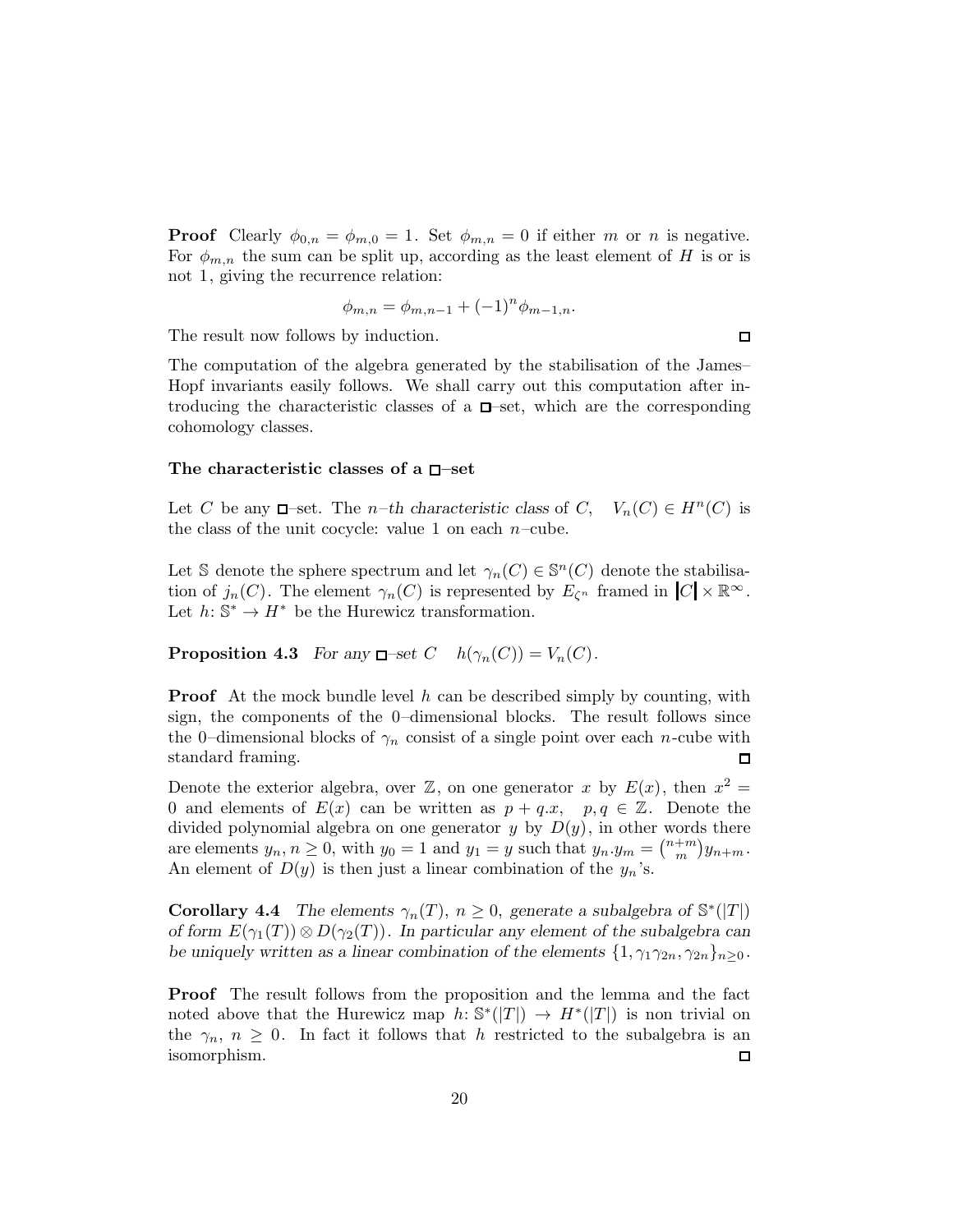## The  $\mathbb{Z}_2$ -characteristic classes

Let  $v_n$  denote the mod 2 reduction of our characteristic class  $V_n$ . We can identify  $v_n(T)$  as the Stiefel–Whitney class of a vector bundle. Background for what follows can be found in [23] and [19]. Let BO be the classifying space for the infinite orthogonal group, and let  $B^2O$  be its delooping; so  $\Omega B^2O \simeq BO$ . Let  $\omega: S^2 \to B^2O$  be a generator of  $\pi_2 B^2O \cong \mathbb{Z}_2$ . By taking  $\Omega \omega$  we get a map s:  $|T| \rightarrow BO$  with the property that s restricted to the 1-skeleton classifies the Möbius band.

**Proposition 4.5**  $w_n(s^*\gamma) = w_n(s^*\gamma^{-1}) = v_n(T), n \geq 0$ , where  $\gamma$  is the *universal (virtual) bundle.*

**Proof** Consider the *n*-fold product  $S_n = S^1 \times \ldots \times S^1$ . Let  $m: S_n \to |T|$ be given by multiplication. Then  $m^*: H^n(|T|) \to H^n(S_n)$  is an isomorphism. Since s is an H-map  $w(m^*s^*\gamma) = \prod_{i=1}^n (1 + a_i)$  where each  $a_i$  is the generator of  $H^1(S^1, \mathbb{Z}_2)$ , and so  $w_n(s^*\gamma) \neq 0$ . Since  $m^*s^*\gamma$  is a product of (stable) line bundles over  $S^1$ 's  $m^*s^*\gamma = m^*s^*\gamma^{-1}$ .  $\Box$ 

Let  $\phi_C : |C| \to BO$  be the composition s  $\circ t$  where  $t: |C| \to |T|$  and let  $\gamma_C =$  $\phi_{C}^{*}\gamma$ . We call  $\gamma_{C}$  the *characteristic bundle* over C.

 $\Box$ 

**Corollary 4.6** *For any*  $\Box$ -set *C*,  $w_n(\gamma_C) = v_n(C)$ ,  $n \geq 0$ .

**Remark** Recall that the (total) Stiefel–Whitney class,  $w(\xi)$ , of a vector bundle  $\xi$  is defined by  $w(\xi) \cup U = Sq U$  where U is the Thom class. Similarly the Wu class, wu( $\xi$ ), is given by wu( $\xi$ ) ∪  $U = \chi Sq U$ . From this and the Cartan formula we get the well known relation  $Sq \text{ wu}(\xi) = w(\xi^{-1})$ . On  $S_n$  we have  $Sq = Id$  and  $m^*s^*\gamma = m^*s^*\gamma^{-1}$  so both in the proposition and the corollary Whitney and Wu classes coincide.

We shall continue to study the characteristic bundle and the associated map  $\phi_C : |C| \to BO$  in the next section, where we use it to define the concept of a C –oriented manifold and to define an associated generalised cohomology theory.

# 5 Homology Theories from  $\square$ -sets

In this section we describe how a  $\Box$ -set may be used to construct homology and cohomology theories. More precisely we shall define a spectrum MC for any  $\Box$ —set C which then defines a generalised homology theory  $MC_*$ . This theory has a good description as a bordism theory in terms of manifolds and labelled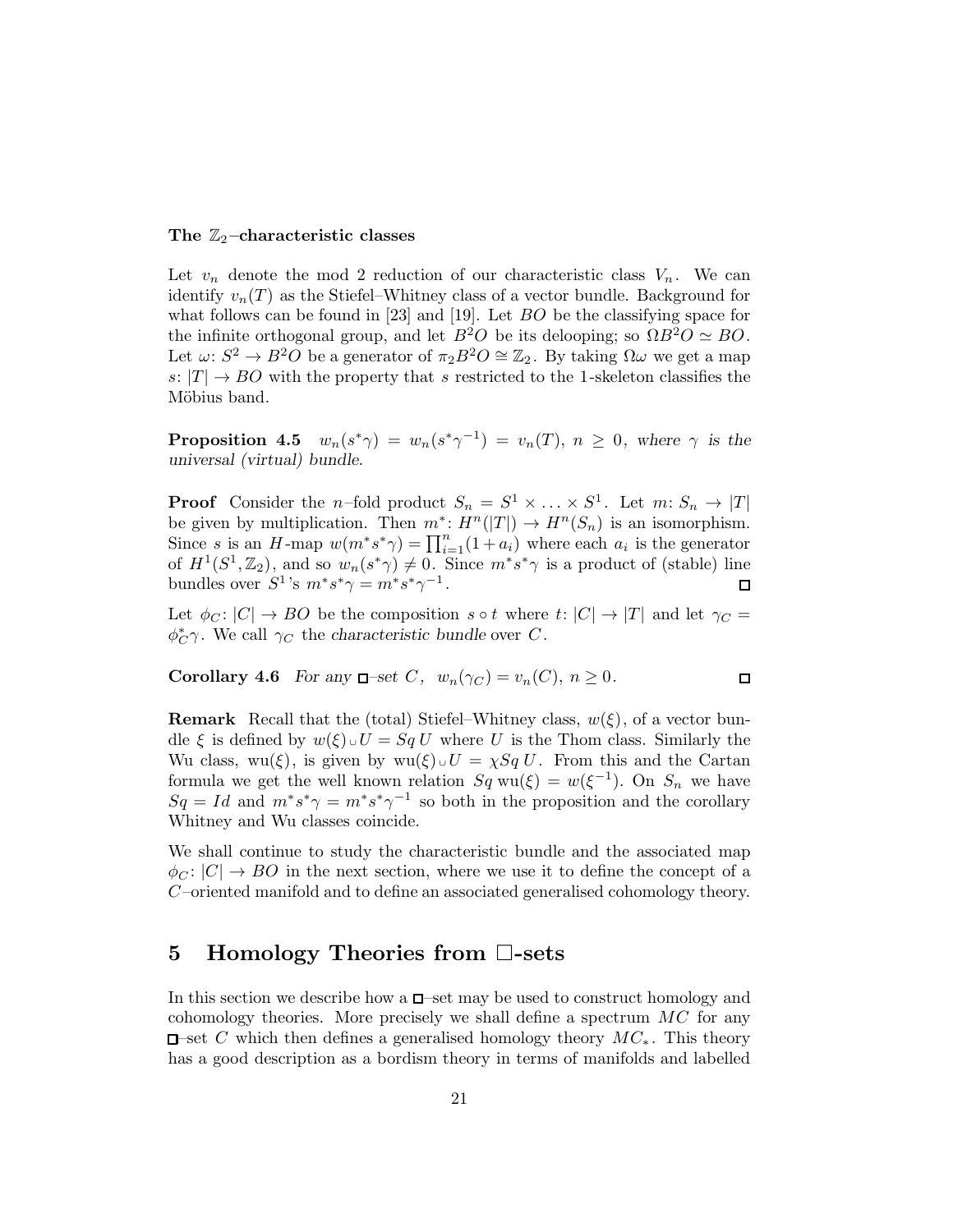diagrams. The description is particularly nice when  $C$  is the classifying space of a rack. These theories have natural operations, which as we shall see are analogous to  $XSq$  operations in ordinary cohomology.

In the case  $C = T$ , the trivial  $\Box$ -set, the spectrum MT is a ring spectrum and is one of a family studied by Mahowald [19].

#### The spectrum MC

We recall from section 4 that there is a map  $s: |T| \to BO$  (where T is the trivial  $\square$ -set with just one cell in each dimension and  $BO$  is the classifying space for stable vector bundles) and this defines a map  $\phi_C = s \circ t_C : |C| \to BO$ for any  $\Box$ -set C, where  $t_c: C \to T$  is the canonical  $\Box$ -map. The map  $\phi_C$  has the property that it pulls both the universal Stiefel–Whitney and Wu classes back to the mod 2 reductions of the characterstic classes of  $C$ , see 4.6.

Let  $\gamma$  be the universal (virtual) bundle over BO and  $\gamma_C$  (the characteristic bundle) its pull-back over C by  $\phi_C$ . The spectrum MC is defined to be the associated Thom spectrum to  $\gamma_C$ . It defines a generalised homology theory, which we call C *–bordism*, and denote MC<sup>∗</sup> and a corresponding theory of  $C$ -cobordism denoted  $MC^*$ .

#### Connection with standard spectra

We next see how the new spectrum fits with the sphere spectrum (which classifies stable cohomotopy) and the Eilenberg-MacLane spectrum which classifies ordinary (mod 2) cohomology.

The universal Thom class determines a map of spectra  $MO \to H\mathbb{Z}_2$ , where  $H\mathbb{Z}_2$  is the mod 2 Eilenberg-MacLane spectrum. Hence we get a natural map  $\theta_C: MC \to H\mathbb{Z}_2$ . Let S denote the sphere spectrum, and let S $\mathbb{Z}_2$  denote the sphere spectrum with mod 2 coefficients.

### **Proposition 5.1** *For any*  $\Box$ -set *C*:

- (1) The Hurewicz map factors as  $\mathbb{S} \to MC \to H\mathbb{Z}_2$ ,
- (2) If there is an element  $x \in C_1$  with  $\partial_1^0 x = \partial_1^1 x$  then the mod 2 Hurewicz *map factors as*  $\mathbb{S} \mathbb{Z}_2 \to MC \to H\mathbb{Z}_2$ *.*

Note The condition in part (2) is always satisfied for rack spaces.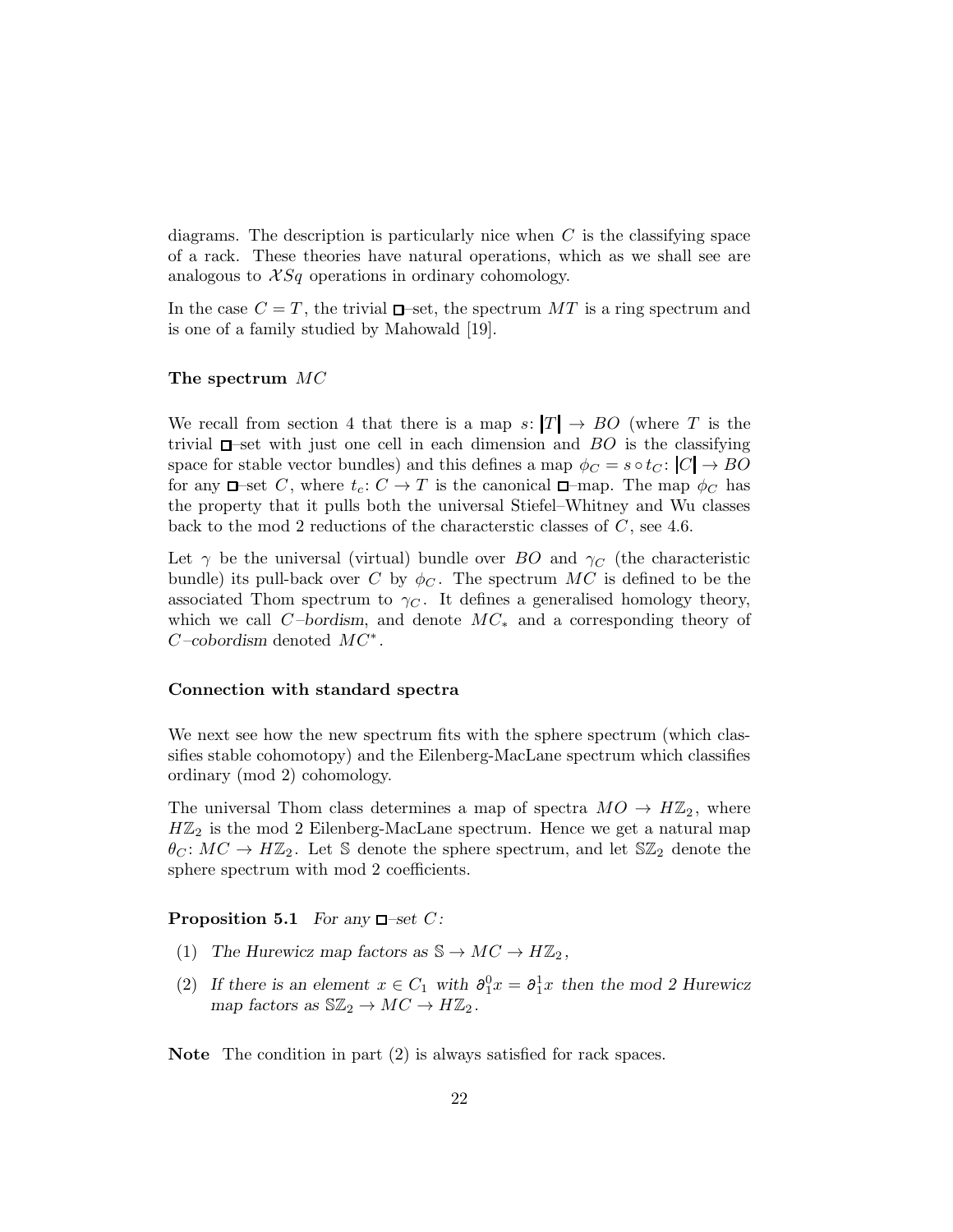**Proof** The sphere spectrum S may be regarded as the Thom spectrum pulled back from BO by the inclusion of a point. The first result follows from naturality of  $\theta$  by choosing a vertex in  $|C|$ .

For the second part let  $D$  be the  $\Box$ -set which is the circle with the obvious  $\Box$ -set structure, ie D has a single vertex, a single edge and no higher cells. From the property that  $\phi_D$  pulls back the Stiefel–Whitney class to the mod 2 characteristic class of D, it can be seen that  $\phi_D : |D| \to BO$  classifies the (stable) Möbius band over the circle  $|D|$ . The Thom complex of the Möbius band is the projective plane and  $MD$  is its suspension spectrum, ie  $\mathbb{SZ}_2$ . The transformation  $\theta_D \colon MD \to H\mathbb{Z}_2$  can now be identified with the inclusion of the (stable) 1–skeleton ie the mod 2 Hurewicz map. The result now follows from naturality of  $\theta$  by considering the inclusion of D in C given by mapping the edge of  $D$  to  $x$ .  $\Box$ 

#### Geometric description of the cycles of MC

The generalised homology theory defined by  $MC$  is the bordism theory defined by a certain class of manifolds. We shall describe this class.

We need to define what it means for a manifold to have its normal bundle *twisted* by a self-transverse immersed submanifold of codimension 1. For simplicity we describe the case of an embedding first. So let  $Q \subset M$  be a codimension 1 submanifold and assume for simplicity that Q is equipped with a bicollar neighbourhood  $N(Q)$ . Denote by  $\rho/I$  the *Möbius bundle* which is the 1– dimensional vector bundle constructed by gluing the trivial bundles over  $[0, \frac{1}{2}]$ and  $\left[\frac{1}{2},1\right]$  by multiplication by  $-1$  in the fibre over  $\frac{1}{2}$ . Thus although  $\rho/I$  is the trivial bundle it is equipped with opposite trivialisations on the two halves of I. Denote by  $\hat{\rho}/I$  the stable version. We call  $\hat{\rho}/I$  the (stable) *M*öbius twist.

Now construct the stable bundle  $\hat{\rho}/M$  by taking the trivial bundle over  $Q^c$  =  $\overline{M-N(Q)}$  and gluing in  $\hat{\rho}/I$  on each collar line. Alternatively we can take the trivial line bundle on  $M-Q$  and glue at Q by multiplication by  $-1$  and then stabilise. We say that the stable normal bundle  $\nu/M$  of M is *twisted* by Q if it is identified with  $\hat{\rho}/M$ .

The concept of twisting by a self-transverse immersion is similar except that at  $k$ –tuple points there are k mutually perpendicular Möbius twists taking place corresponding to the directions perpendicular to the k sheets.

For the detailed definition we shall contruct a stable Möbius twist bundle over  $I^n$  for each n. To do this we need a function  $v: J^1(I^n) \to S^{n-1}$  with an orthogonality property. Denote  $v|I_{(i)}^n$  by  $v_i$  which we think of as a variable unit vector in  $\mathbb{R}^n$ . We require that, for each point  $p \in I^n$  covered by points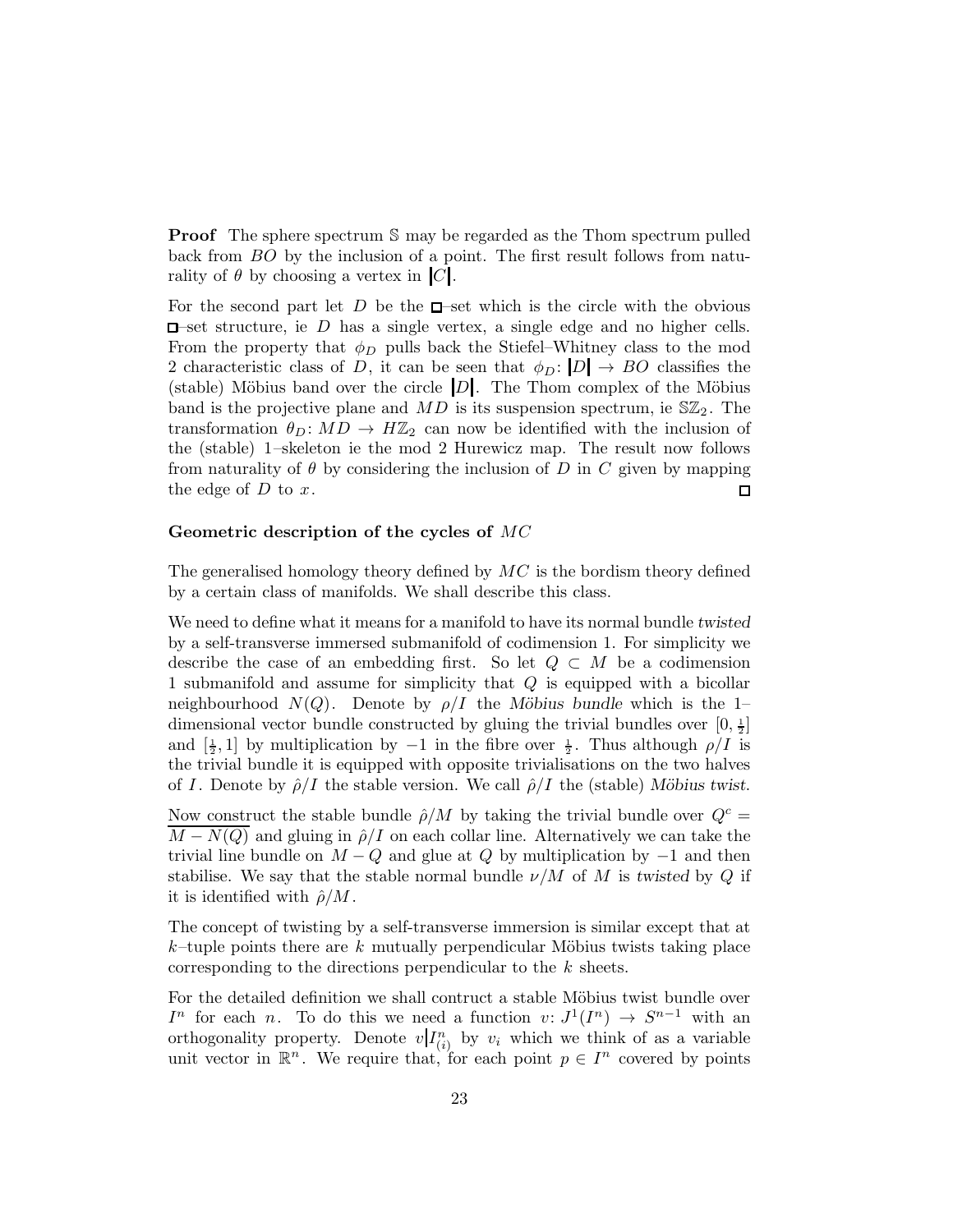$p_{i_1}, \ldots p_{i_t}$  in  $I_{(i_1)}^n, \ldots I_{(i_t)}^n$ , the corresponding vectors  $v_{i_1}, \ldots v_{i_t}$  should form an orthonormal  $t$ –frame. We also require that  $v$  commutes with face maps, ie the diagram commutes

$$
J^{1}(I^{n-1}) \xrightarrow{v} S^{n-2}
$$
  

$$
\downarrow J^{1}(\delta_{k}^{\epsilon}) \qquad \downarrow i
$$
  

$$
J^{1}(I^{n}) \xrightarrow{v} S^{n-1}
$$

where  $i: S^{n-2} \to S^{n-1}$  is the usual inclusion.

We define v by induction on n and suppose that  $v: J^1(I^{n-1}) \to S^{n-2}$  is already defined. Then the commuting diagram defines v on  $\partial I^n$ . We extend to the interior of  $I<sup>n</sup>$  by using the cubical subdivision of  $I<sup>n</sup>$  determined by the image of  $J^1(I^n)$  in  $I^n$ , which cuts  $I^n$  into  $2^n$  subcubes. Note that  $n-i$  sheets of the image of  $J^1$  meet at each *i*-cube in  $\int^n$  in this subdivision (see the diagram near the end of section 1). We define  $v$  by induction over skeleta. At the unique 0-cell in  $\int \ln I^n$  we choose  $v_1, \ldots, v_n$  to be any orthonormal *n*-frame. In general we have an orthonormal  $(n - i)$ –frame defined over the boundary of a typical i–cell and we extend over the i–cell using the fact that  $\pi_{i-1}(V_{n,n-i}) = 0$ .

This completes the definition of  $v$ . Notice that the choices made in the definition are homotopic if  $S^{n-1}$  is replaced by  $S^n$  and hence the stable twisted bundles constructed below do not depend on these choices.

We now construct the n-dimensional vector bundle  $\rho/I^n$  by taking the trivial bundle off the image of  $J^1$  and gluing by mapping  $v_i \mapsto -v_i$  as the  $i^{\text{th}}$  sheet (the image of  $I_{(i)}^n$ ) is crossed and leaving the orthogonal complement of  $v_i$  fixed. Near a point  $p \in I^n$  covered by points  $p_{i_1}, \ldots p_{i_t}$  in  $I_{(i_1)}^n, \ldots I_{(i_t)}^n$  the various trivial bundles are being glued by reversing the signs of the appropriate subset of  $v_{i_1}, \ldots v_{i_t}$ . By orthogonality, these t simultaneous gluings are all independent. We denote the stable version of  $\rho/I^n$  by  $\hat{\rho}^n$ . This is the *n*-fold Möbius twist over  $I^n$ .

By construction, Möbius twists have the property that for each face map  $\lambda: I^t \to I^p, \lambda^*(\hat{\rho}^p) = \hat{\rho}^t$ . This implies that if X is a  $\Box$ -space then we can construct a bundle  $\hat{\rho}/|X|$  by gluing together the bundles  $X_n \times \hat{\rho}^n$  mimicking the definition of |X|. Note that  $\hat{\rho}/|X|$  is trivialised over  $X_0$  and at  $X_n$  there is an  $n$ –fold Möbius twist taking place.

### Neighbourhood systems and transversality

Now suppose that Q is the image of a self-transverse [18] immersed submanifold of  $M^m$  of codimension 1. We can construct a neigbourhood system  $N(Q)$  as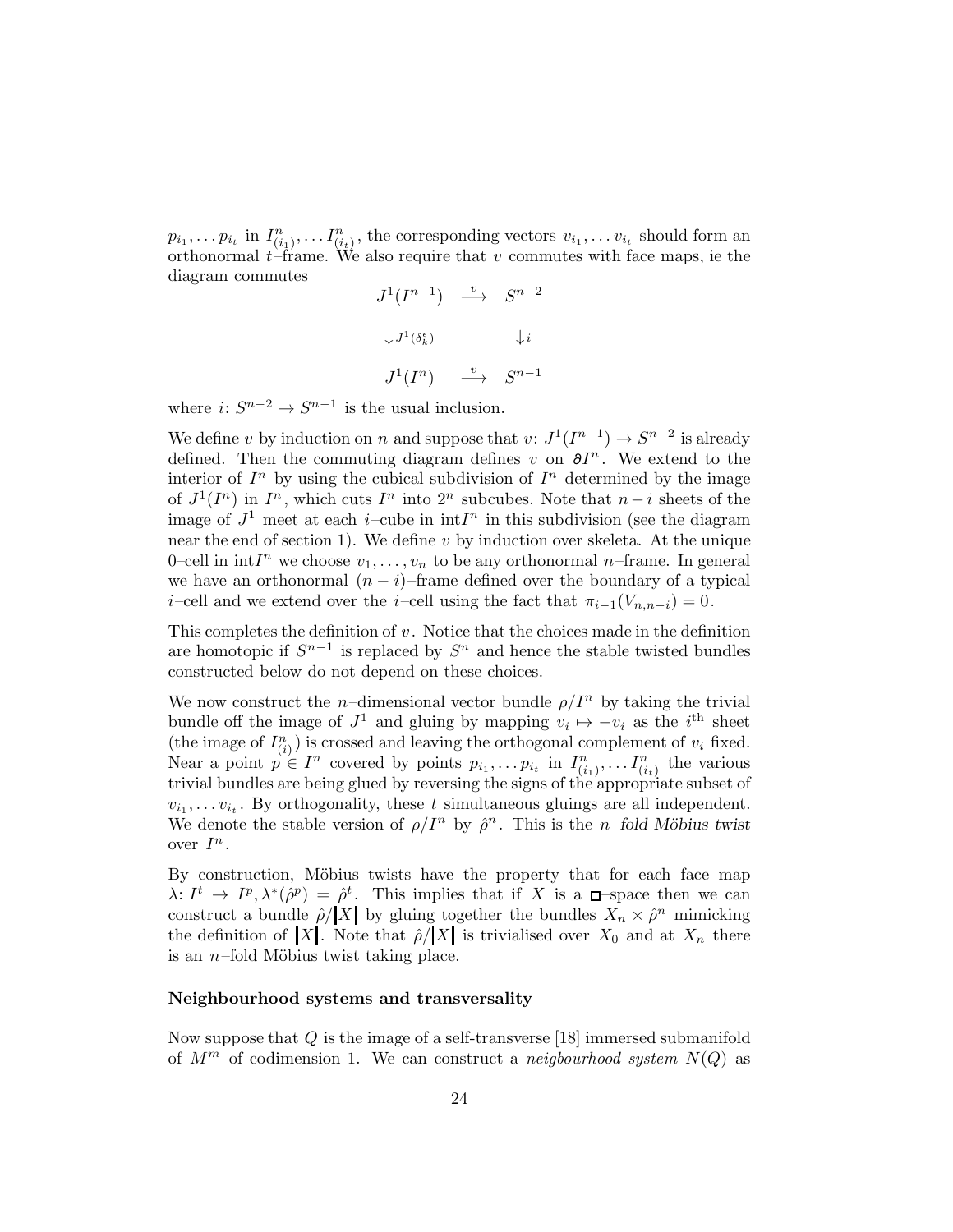follows. We choose a cube neighbourhood of each  $m$ -tuple point, which (using self-transversality) can be assumed to meet nearby sheets in the  $m$  central  $(m-1)$ –subcubes (ie the images of  $J^1$ ). Then, working in the complement of the interiors of these cubes we choose  $I^{m-1}$  bundle neighbourhoods of the 1–dimensional  $(m - 1)$ –tuple points which meet the cubes near the m–tuple points in faces. We continue to choose inductively  $I<sup>q</sup>$  bundle neighbourhoods of the  $q$ -tuple points meeting nearby sheets in central subcubes and higher multiple points in faces. We finish by choosing (trivial)  $I^0$  bundle structures at the 0–tuple points (ie the points of  $M-Q$ ). Thus the final neighbourhood system decomposes  $M$  into  $I<sup>n</sup>$  bundles for varying n, glued together along the analogue of faces.

We need the following theorem.

**Transversality theorem 5.2** *Let C be a*  $\Box$ -set and  $f: M^m \to |C|$  *a map. Then* f *is homotopic to a map* f ′ *(called transverse) which has the following property.* There is a self-transverse immersed submanifold  $Q \subset M$  *of codimension 1 and a neighbourhood system* N(Q) *which is in fact the realisation of a*  $-space \text{ such that } f': M \to |C| \text{ is the realisation of a } \Box - map.$ 

**Proof** The proof is similar to the proof of transversality for CW complexes given in [6; Chapter 7]. We construct  $f'$  by a sequence of changes using a downwards induction on the dimension of skeleta of C containing the image of  $f$ . By the usual abuse of notation we will continue to call the amended maps f. By cellular approximation we can assume that the image of f lies in the  $m$ skeleton of  $C$ . Use smooth transversality to make  $f$  transverse to the centres of the  $m$ -cubes of C and then by expanding a small neighbourhood of each centre onto the whole cube, we can assume that the preimage of each  $m$ –cube is a collection of  $m$ –cubes in M and that f maps each by a standard indentification to the corresponding m–cell of C. Remove the interiors of these  $m$ –cubes and work in their complement. The map  $f$  restricted to the boundary maps to the  $(m-1)$ –skeleton of C and is transverse to centres of  $(m-1)$ –cells. Consider one such centre point p in an  $(m-1)$ –cell R. By relative transversality we can assume that the preimage of  $p$  is a 1–manifold with normal bundle mapped to a neighbourhood of p in R. By expanding a small neighbourhood of p onto the  $(m-1)$ –cell we can assume that the normal bundle is fibred by copies of R mapped by the identity to R. We now excise the interiors of these bundles and we are mapping to the  $(m-2)$ –skeleton and we repeat the construction using the centres of  $(m-2)$ –cells. Continue using the centres of  $(m-p)$ – cells,  $p = 3, \ldots, m$ . The end result of this process is the required transverse map. Let  $Q$  be the self-transverse immersed submanifold which comprises all the codimension 1 central subcubes in all the fibres (the cubes of  $J^1(R)$  as R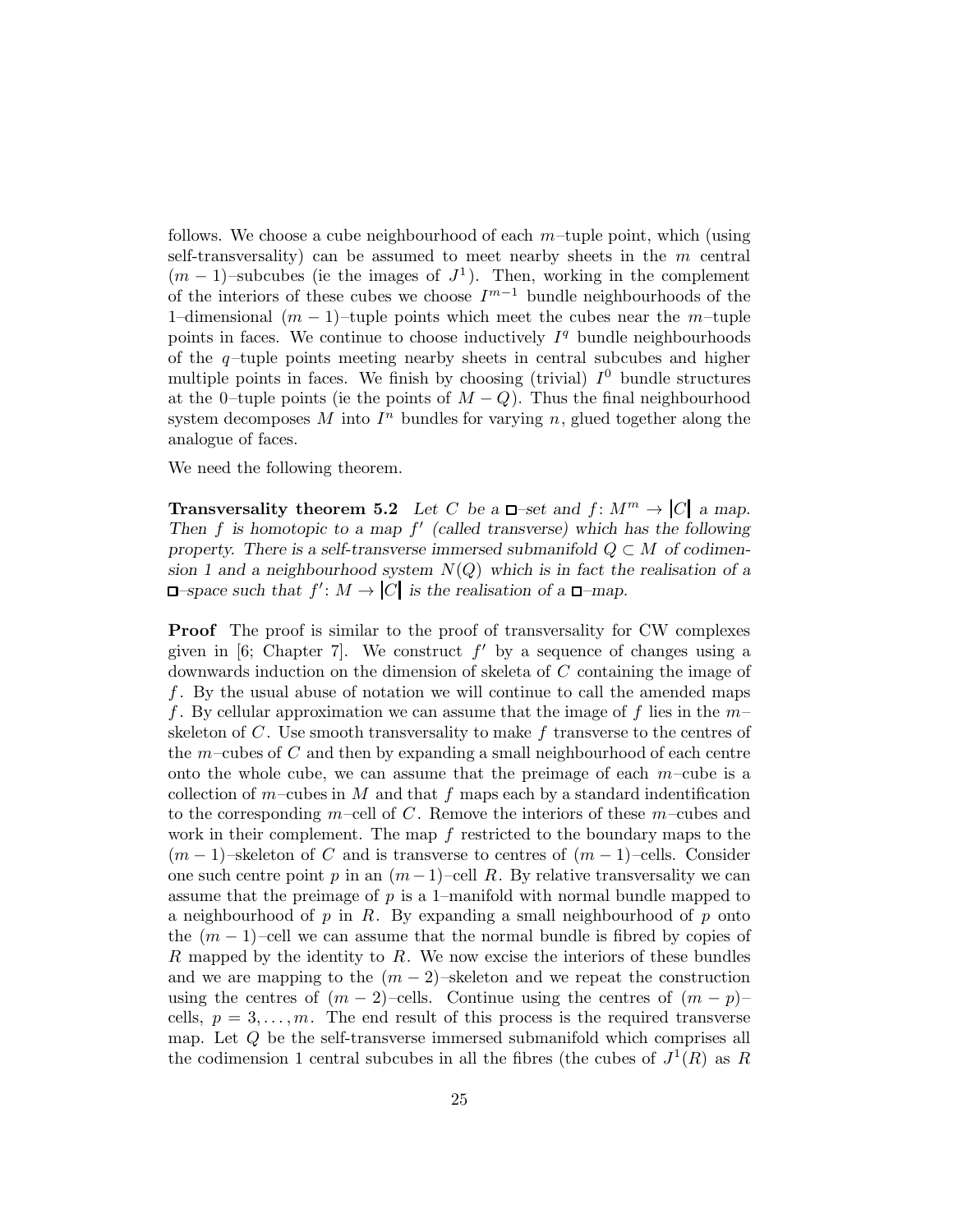varies). For example these would be the planes with bold borders in figure 3). The cube bundles of varying dimensions that have been constructed form the required neighbourhood system of Q.  $\Box$ 

**Remark** We can describe  $\hat{\rho}/I^n$  as an explicit subbundle of the infinite trivial bundle in a similar way to the analogous construction in [23]. To be precise we can embed  $\hat{\rho}^n$  as a subbundle of  $I^n \times \mathbb{R}^n \times \mathbb{R}^n$  as follows. Choose a small neighbourhood system for the image of  $J^1(I^n)$  in  $I^n$ , regarded as usual as made of (trivial) cube bundles of varying dimensions with fibres which we shall call "small" cubes (to distingush them from the bigger cubes which comprise  $I^n$  and  $J^1(I^n)$ ). Without loss assume that the function v is constant on the preimage of each small cube. Think of the neighbourhood system as covered by double collars on the  $I_{(i)}^n$  where each collar line lies in a small cube parallel to an edge. Now over each such line (corresponding to  $p_i \in I_{(i)}^n$  say) turn the vector  $v_i$  over in the plane determined by  $v_i$  and  $\overline{v}_i$  (which is the copy of  $v_i$ in the other copy of  $\mathbb{R}^n$ ) in other words make an explicit Möbius bundle in this plane over the line. Where vectors in two or more such bundles lie over the same point of  $I<sup>n</sup>$  they are contained in perpendicular planes, so there is no interference. The construction of  $\hat{\rho}/|X|$ , where X is a  $\Box$ -space, now yields  $\hat{\rho}$ as an explicit subbundle of the infinite trivial bundle.

### $C$ -manifolds

Now suppose we are given a transverse map  $f: M \to C$  where C is a  $\Box$ -set. Thus we have a self-transverse immersed submanifold  $Q$  in  $M$  and an identification of M with the realisation of a  $\Box$ -space structure X on a neighbourhood system of Q. We say that the stable normal bundle  $\nu/M$  of M is *twisted* by Q if it is identified with  $\rho/|X|$ .

We can now define a  $C$ -manifold. This is a manifold  $M$  and a transverse map  $f: M \to C$ , such that the stable normal bundle  $\nu/M$  of M is twisted by the corresponding self-transverse immersed submanifold. There is an obvious concept of  $C$ -cobordism between  $C$ -manifolds and then we can define the  $C$ bordism groups of a space X by mapping  $C$ -manifolds and cobordisms into X in the usual way. There is a dual concept of  $C$ -cobordism given by considering mock bundles with fibres  $C$ -manifolds.

Theorem 5.3 *The theory of* C *–bordism given by* C *–manifolds coincides with the theory* MC<sup>∗</sup> *defined by* MC *. Similary the two cobordism theories coincide.*

Before proving the theorem we shall recall another theory considered by Mahowald [19] for which a geometric description is given in [23].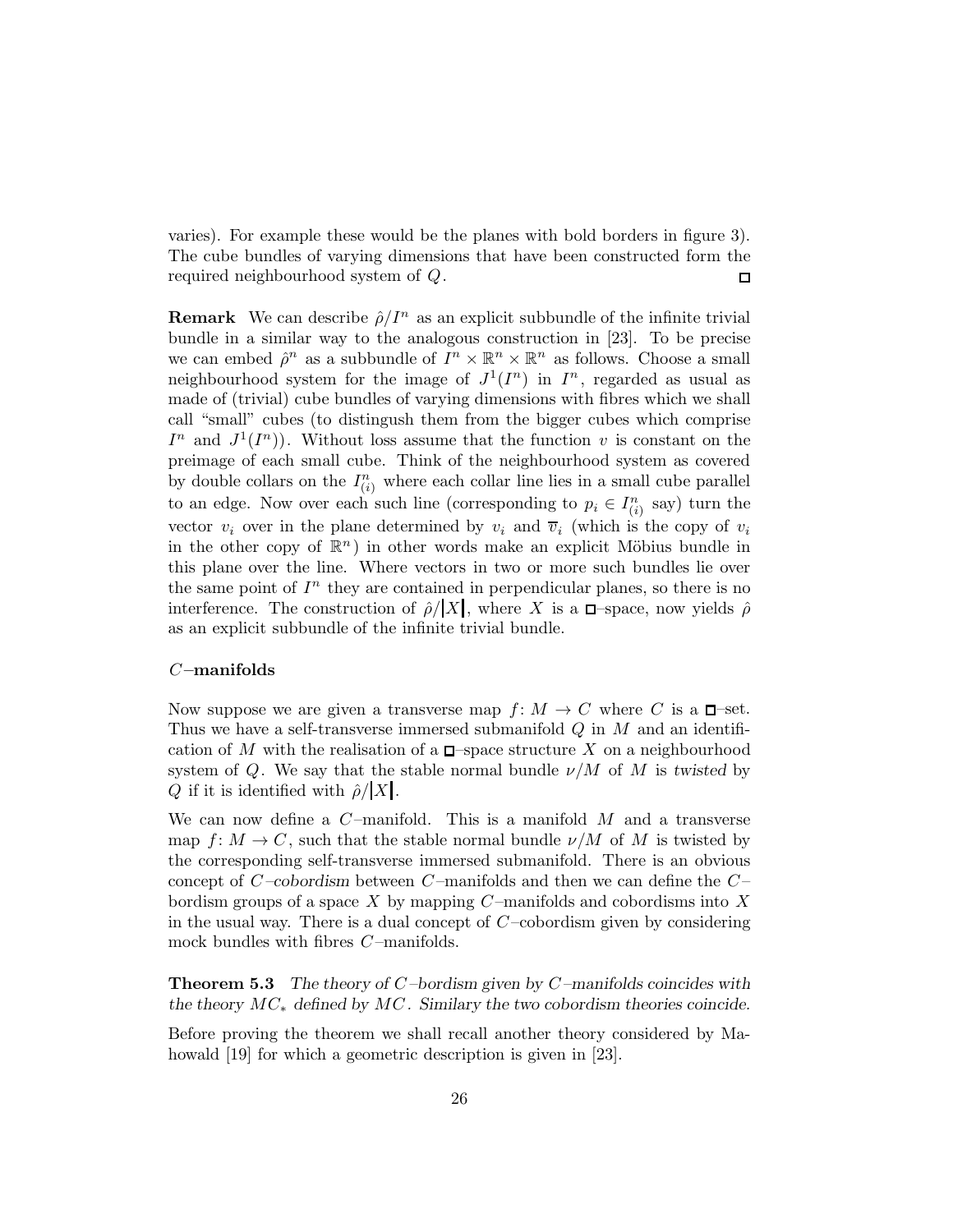#### The Mahowald spectrum

The spectrum  $MA$  (another of the spectra defined by Mahowald [19]) is pulled back from MO by  $\Omega^2 \nu$  where  $\nu: S^3 \to B^3O$  is a generator. Mahowald [19] and Priddy [20] have proved that the composition  $MA \rightarrow MO \rightarrow H\mathbb{Z}_2$  is an equivalence.

### **Proposition 5.4**  $MC \rightarrow MO$  *factors as*  $MC \rightarrow MA \rightarrow MO$ *.*

We shall prove the proposition and the theorem together. We shall need to recall the geometric description of  $MA_*(-)$  given in [23]. We shall translate the language of [23] into the language of this paper. Roughly speaking, "good position" as in [23] corresponds to the neighbourhood systems used here.

Consider a framed self-transverse immersion of codimension 1  $Q \rightarrow M$ . A neighbourhood system of Q can be constructed as described above. Although this does not necessarily give M a  $\square$ -space structure, twisting by Q can be described in a very similar way. The details can be obtained from [23].

An A*–manifold* is a manifold M with a framed self-transverse immersion of codimension 1  $f: Q \to M$  covered by an embedding  $\tilde{f}: Q \to M \times \mathbb{R}^2$  and such that  $\nu_M$  is twisted by Q. The following result is proved in [23].

Theorem 5.5 *The bordism theory determined by* A*–manifolds is the theory MA*<sup>∗</sup>*.* Similarly the cohomology theories coincide.  $\Box$ 

#### Proofs of theorem 5.3 and proposition 5.4

An element of the homology group  $MC_m(Y)$  is determined by a closed  $m$ manifold  $M^m$  together with a map  $f: M \to Y$  and an isomorphism  $F: \nu_M \to$  $\phi_{C}^{*}\gamma$  where  $\nu_{M}$  is the stable normal bundle of M and  $\gamma$  is the universal bundle over BO. Now F restricts to a map  $M \to |C|$  which may be assumed to be transverse by 5.2 and determines a codimension 1 self-transverse immersed submanifold Q say.

It remains to prove that the isomorphism  $F: \nu_M \to \phi_C^* \gamma$  is equivalent to  $\nu_M$ being twisted by the diagram. To see this we shall use the spectrum  $MA$  and the geometric description given above.

There is a well known configuration space model  $C_2(S^1)$  for  $\Omega^2 S^3$ .

$$
C_2(S^1) = \left(\coprod C_{2,k} \times_{\Sigma_k} I^k\right)/\sim
$$

where  $C_{2,k}$  denotes ordered subsets of  $\mathbb{R}^2$  containing k points and

 $[x_1, \ldots, x_k, t_1, \ldots, t_k] \sim [x_1, \ldots, \hat{x}_i, \ldots, x_k, t_1, \ldots, \hat{t}_i, \ldots, t_k]$  if  $t_i \in \{0, 1\}.$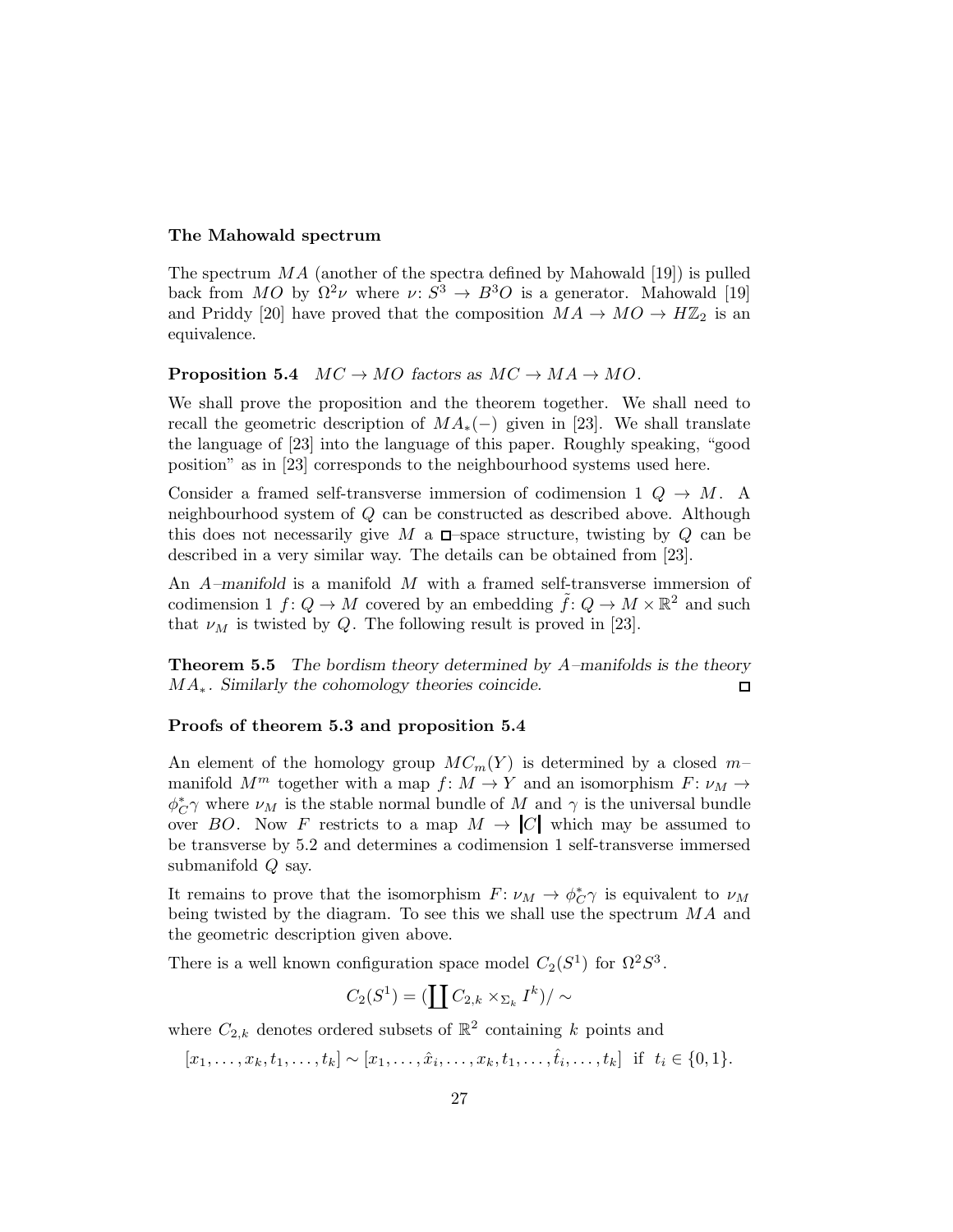The space of unordered sets  $C_{2,k}/\Sigma_k$  can be identified with the classifying space of the braid group  $Bbr_k$ . There is a filtration of  $C_2(S^1)$ :

$$
* \subset F_1C_2(S^1) \subset \ldots \subset F_kC_2(S^1) \ldots C_2(S^1) \simeq \Omega^2 S^3.
$$

where  $F_k$  is obtained from  $F_{k-1}$  by attaching the bundle of cubes  $C_{2,k} \times_{\Sigma_k} I^k \to$ Bbr<sub>k</sub> along its sphere bundle  $C_{2,k} \times_{\Sigma_k} \partial(I^k) \to Bbr_k$ .

There is a similar model for  $\Omega S^2$ . Simply replace  $C_{2,k}$  by  $C_{1,k}$ . There are maps  $\phi_k: I^k \to C_{1,k} \times_{\Sigma_k} I^k$  given by  $(t_1, \ldots, t_k) \mapsto [(0,0), \ldots, (k,0), t_1, \ldots, t_k].$  These maps combine to give a homotopy equivalence  $|T| \to C_1(S^1)$ . The composition

$$
|T| \to C_1(S^1) \subset C_2(S^1) \simeq \Omega^2 S^3 \stackrel{\Omega^2 \nu}{\longrightarrow} BO
$$

is our standard map  $s: |T| \to BO$ , and so we have

$$
MC \to MA \to MO \to H\mathbb{Z}_2
$$

and it follows that the map  $M \to BO$  factors via MA.

The required result now follows from theorem 5.5 above after noting that the descriptions of twisting given above and in [23] are effectively the same. □

**Remark** The maps  $\mathbb{S} \to MC$  and  $MC \to MA \simeq H\mathbb{Z}_2$  can now be described geometrically. To get from  $\mathbb{S}_*(-)$  to  $MC*(-)$  simply take the map to C to be the constant map to the chosen vertex. To pass from  $MC_*(-)$  to  $MA_*(-)$ forget the map to  $C$ , remember only the codimension 1 self-transverse submanifold and allow normal bundles to be classified by the cube bundles over  $Bbr_k$ .

#### Restrictions on normal bundles

The manifolds which can occur in the definition of  $MC_n(X)$  are restricted by the condition on the normal bundles. In particular we have the following result.

**Proposition 5.6** If M is a C-manifold then  $wu(M) = w(M)$ , and  $w<sub>i</sub>(M) =$ 0 for  $2i > n$ .

**Proof** Recall that  $wu(M) = w(u(M))$  and  $w(M) = w(\tau(M))$ . The result now follows from the remark after 4.6 and the fact that Wu classes of manifolds vanish above half dimension.  $\Box$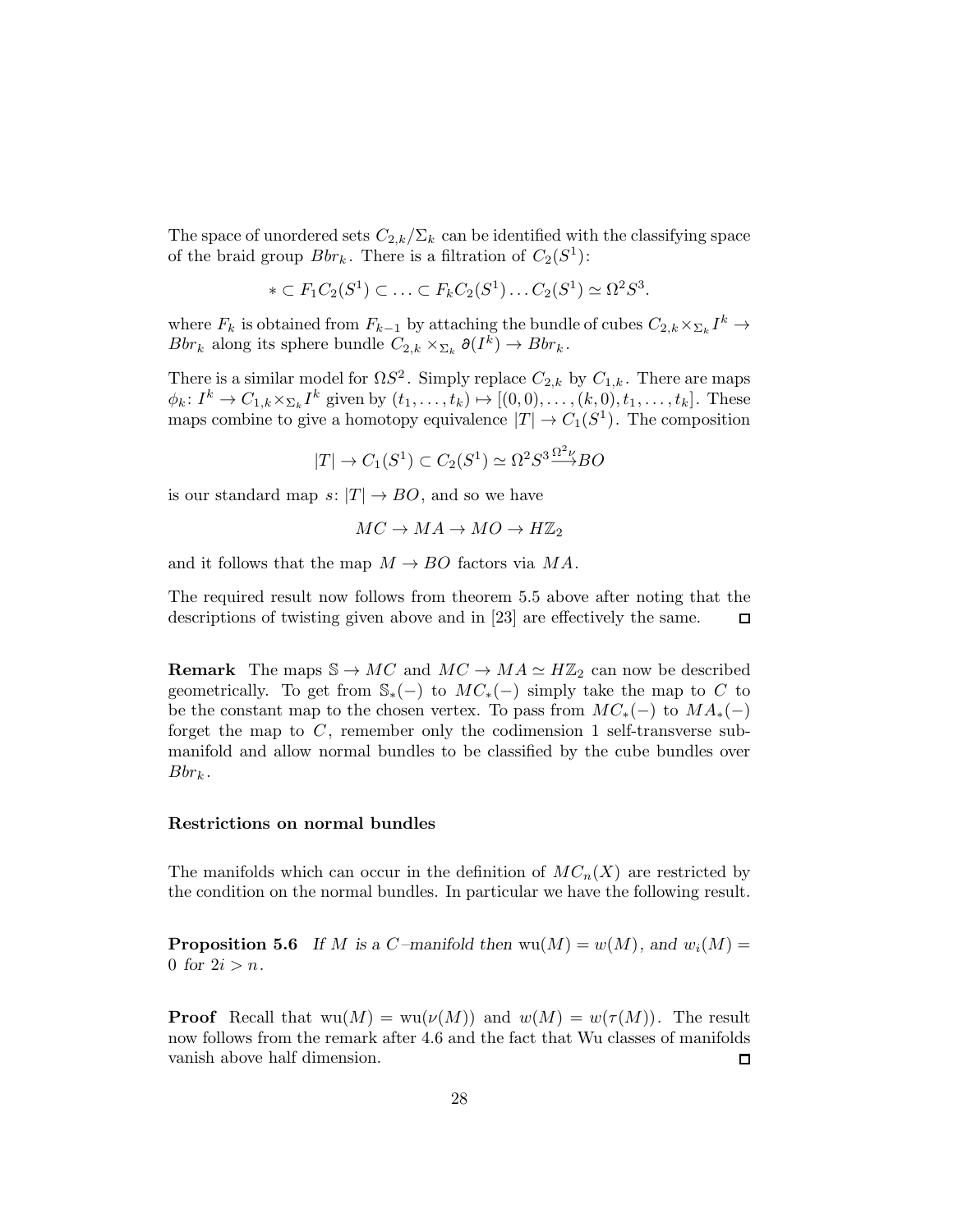#### Rack and link homology theories

In the case when  $C = BX$  where X is a rack, the geometric description of  $MC_*$  can be simplified. A transverse map  $f: M \to BX$  is equivalent to a framed codimension 2 submanifold of  $M \times \mathbb{R}$  together with a representation of the fundamental rack in X (see [12]). If X is the fundamental rack of a link  $L$ , then we can regard the resulting theory as  $L$ -bordism, and this provides many more new invariants of links by calculating the values of this theory on test spaces.

There is also a "truncated theory" given by using only the 2–skeleton of the rack space and this also makes good sense for any trunk as well. The resulting spectrum can be identified with  $\mathcal{S}\wedge X$  where X is the Thom complex of a plane bundle over the 2-skeleton.

#### Operations

The geometric description of  $C$ -manifolds given above allows us to define operations on these theories, which cover inverse Steenrod square operations in  $\mathbb{Z}_2$ -cohomology.

**Theorem 5.7** Let C be a  $\Box$ -set. There is an operation  $MC_n \to MD_{n-k}$ where  $D = J^k(C)$  and a similar operation  $MC^n \to MD^{n+k}$ . These operations *correspond to a map of spectra*  $MC \to \Sigma^k MJ^k(C)$ .

In case  $C = T$ , the trivial  $\Box$ -set, we can compose with  $J^k(T) \to T$  to get a *map*  $MT \to \Sigma^k MT$  which fits into the following commutative diagram

$$
MT \longrightarrow H\mathbb{Z}_2
$$
  
\n
$$
\downarrow \qquad \qquad \downarrow \mathcal{X}Sq^k
$$
  
\n
$$
\Sigma^k MT \longrightarrow \qquad \Sigma^k H\mathbb{Z}_2
$$

*where horizontal maps are the map*  $MT \rightarrow MA \cong H\mathbb{Z}_2$  *considered above and its* k*–fold suspension.*

**Proof** We need a description of the  $k$ -tuple points of the immersion  $Q$  determined by a transverse map  $f: M \to |C|$  given in [12; section 2], namely that there is an induced transverse map  $f^{(k)}: Q^{(k)} \to J^k(C)$  where  $Q^{(k)}$  is the manifold covering the  $k$ -tuple points of  $Q$ . It can be seen that the condition that the normal bundle is twisted by the immersion is inherited by the induced immersion in  $Q^{(k)}$  and this defines the operations.

Now the map  $MT \to MA \cong H\mathbb{Z}_2$  is induced by the universal Thom class of  $MT$  and the commutativity of the diagram then follows from the results of [23], see in particular remark 3.6.  $\Box$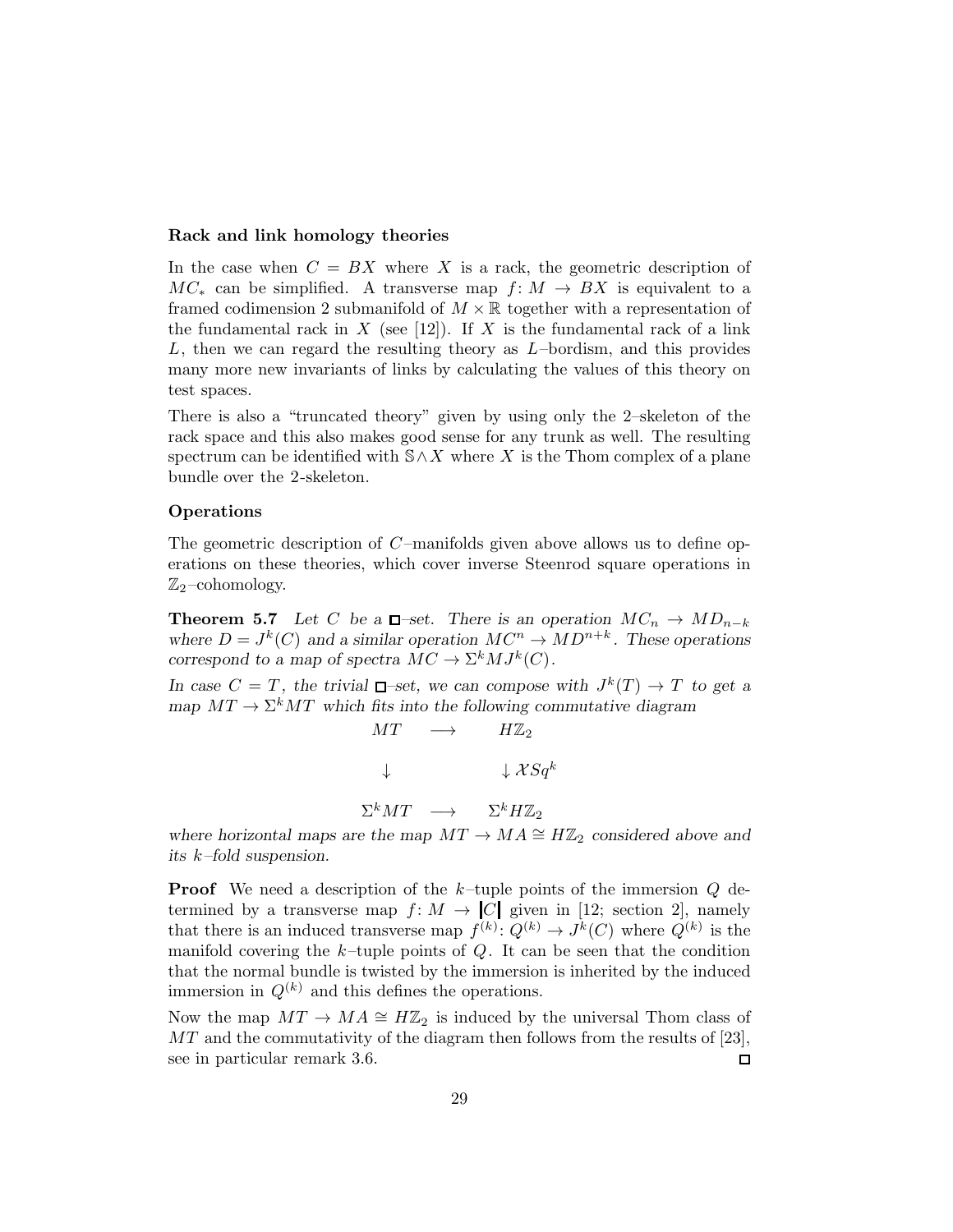**Remark** The operation  $MT \to \Sigma^k MT$  defined by theorem 6.6 coincides with one of the operations defined by Mahowald on p552 of [19].

# References

- [1] R Antolini, PhD Thesis Warwick (1996)
- $[2]$  **R** Antolini, B Wiest, The homotopy type of the singular cubical set of a topological space, Warwick University Preprint (1997)
- [3] Baues, Commutator Calculus and Groups of Homotopy Classes, London Math. Soc. Lecture Note Series, no. 50 C.U.P. (1981)
- [4] R H Bruck, A survey of binary systems, Springer, Berlin, 1958
- [5] D Bar-Natan, On the Vassiliev knot invariants, Topology, 34 (1995) 423–472
- [6] S Buoncristiano, C Rourke, B Sanderson, A geometric approach to homology theory, London Math. Soc. Lecture Note Series, no. 18 C.U.P. (1976)
- [7] W Dreckmann, Distributivgesetze in der Homotopietheorie, PhD Thesis, Bonn (1992)
- [8] **R Fenn, C Rourke**, Racks and links in codimension two, Journal of Knot theory and its Ramifications, 1 (1992) 343–406
- [9] R Fenn, C Rourke, B Sanderson, Trunks and classifying spaces, Applied Categorical Structures, 3 (1995) 321–356
- [10] R Fenn, C Rourke, B Sanderson, James bundles and applications, preprint (1996) <http://www.maths.warwick.ac.uk/~cpr/ftp/james.ps>
- [11] **R Fenn, C Rourke, B Sanderson,** The rack space, (to appear)
- [12] R Fenn, C Rourke, B Sanderson, A classification of classical links, (to appear)
- [13] D Joyce, A classifying invariant of knots; the knot quandle, J. Pure Appl. Alg. 23 (1982) 37–65
- [14] I James, Reduced product spaces, Ann. Math. 62 (1955) 170–197
- [15] I James, On the suspension triad, Ann. Math. 63 (1956) 191–247
- [16] M Kontsevich, Vassiliev's knot invariants, I.M.Gelfand Seminar, 16, Part 2, 137–150, Adv. Soviet Math., Amer. Math. Soc., Providence RI, 1993
- [17] U Koschorke, B Sanderson, Self-intersections and higher Hopf invariants, Topology, 17 (1978) 283–290
- [18] **R Lashof, S Smale**, Self-intersections of immersed manifolds, J. Math. Mech. 8 (1959) 143–157
- [19] M Mahowald, Ring Spectra which are Thom complexes, Duke Math. Journal, 46, no. 3, (1979) 549–559
- [20] S Priddy,  $K(Z/2)$  as a Thom spectrum, Proc. Amer. Math. Soc. (2) 70 (1978) 207–208